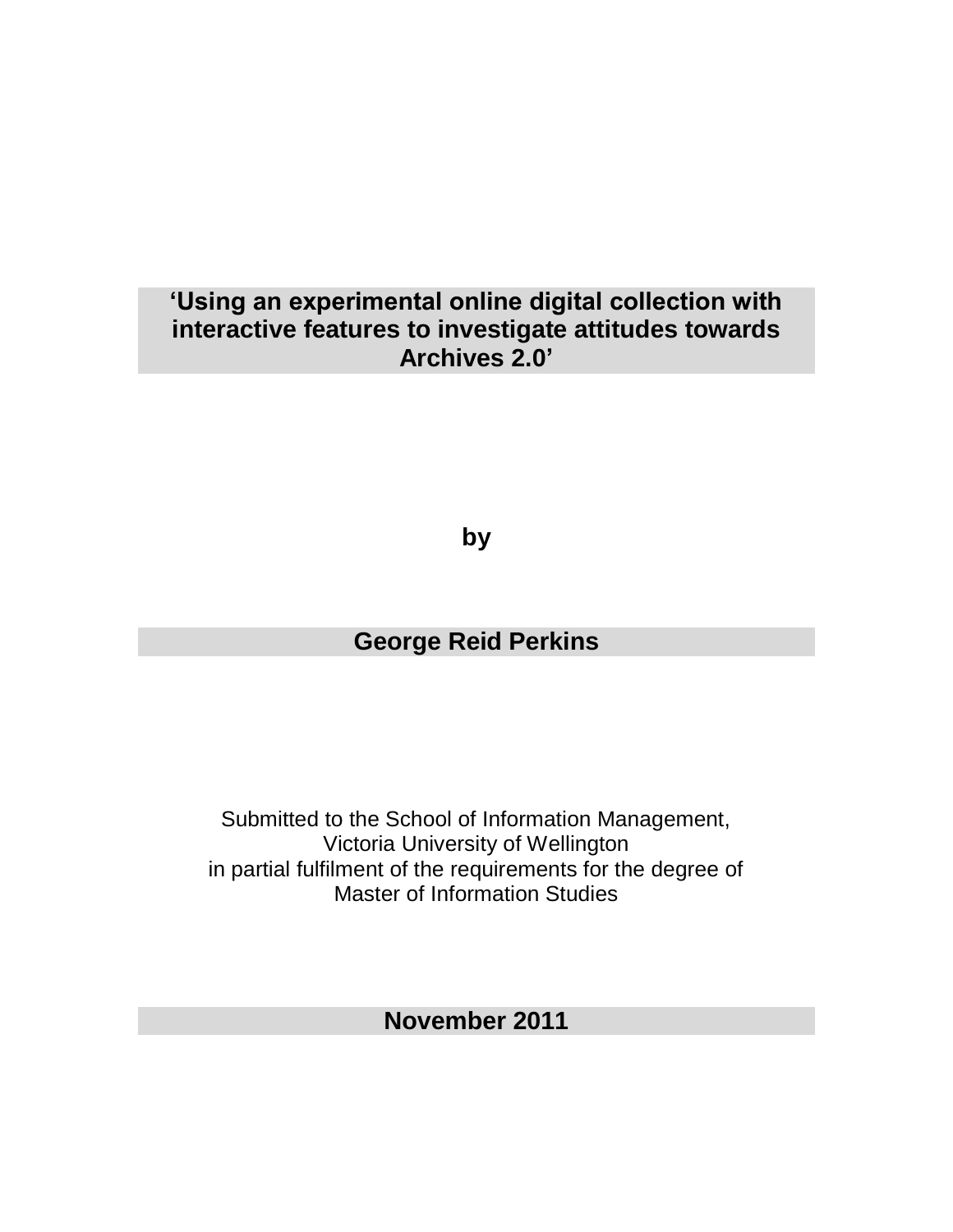## Abstract

*Research Problem*: The concept of Archives 2.0 is currently generating much interest within academic and professional discourse in the cultural heritage sector. As yet, however, little research has been done in New Zealand on what potential users and implementers of Archives 2.0 perceive as being the advantages or disadvantages with this idea.

*Methodology*: This study used a two stage approach. In the first stage an experimental prototype of an Archives 2.0 website was constructed using local cultural heritage resources. This was intended to served as a reference point for discussions about the practical possibility and value of sites of this kind. In the second stage nine qualitative semi-structured interviews were conducted with practitioners and others having a professional interest in cultural heritage collections. They were asked about their perceptions of the practices associated with Archives 2.0 and the current situation in New Zealand

*Results*: This study found considerable interest in the possibilities represented by Archives 2.0. However, there was also concern about the extra burden on staff resources it was seen to entail. Given this it was generally felt that major projects of this kind would not be feasible within the current economic climate

*Implications*: This study suggests that the Archives 2.0 concept does have potential for development within the New Zealand cultural heritage sector. However ways will have to be found around concerns over resource constraints before further progress is made.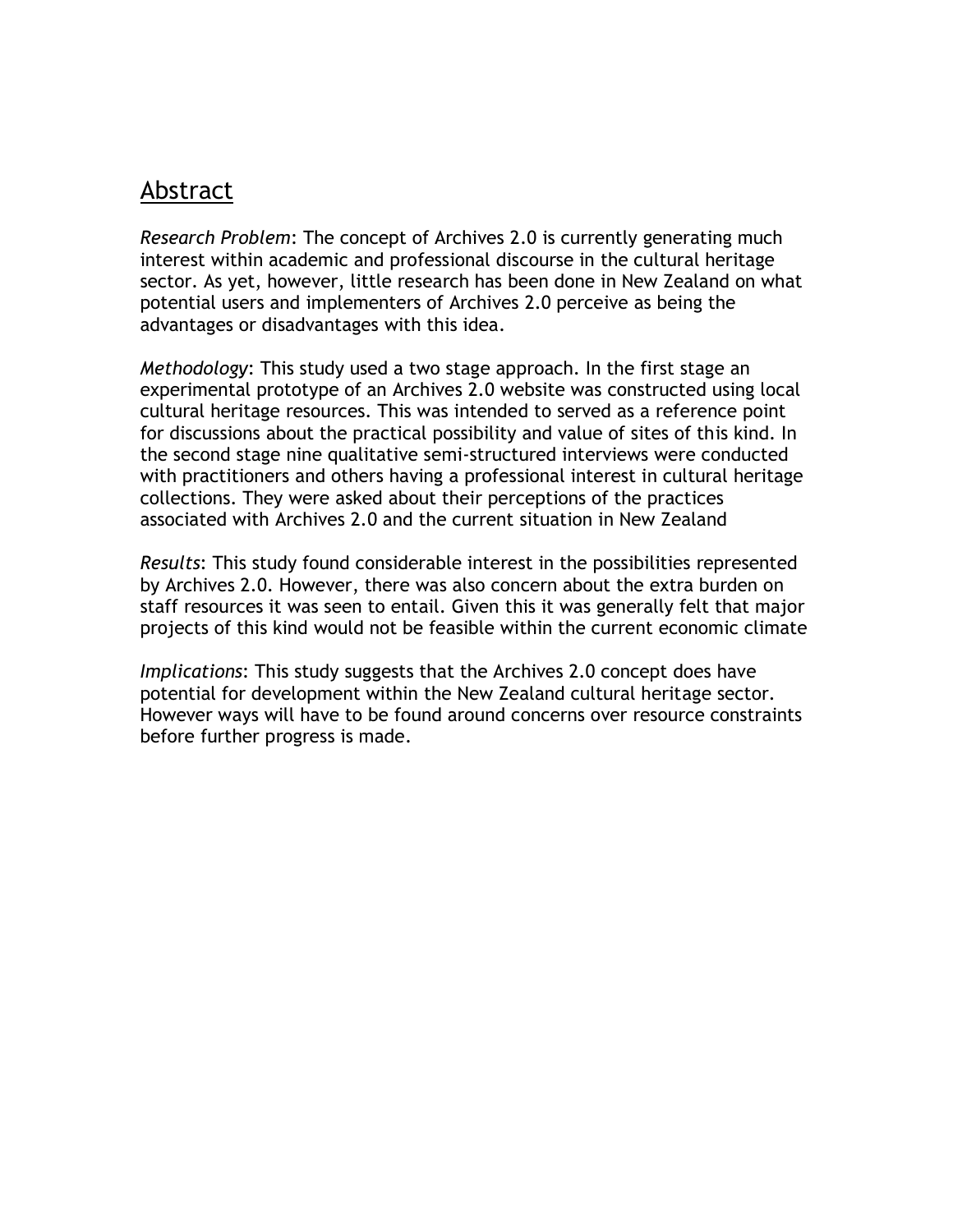# **1. Purpose of Research Project**

## 1.1 Research Problem

‗Archives 2.0' refers to recent moves by some archival repositories to supplement their online digital collections with Web 2.0 interactive tools. These challenge the traditional understanding and experience of archives by enabling users to have input into the arrangement, description, and display of historical resources. Accordingly, Archives 2.0 has been heralded by many archival theorists and practitioners as evidence of a paradigm shift within the profession. Adherents regard it not just as a suite of tools but as an attitude which, by embracing a postmodern ethos of pluralism, participation, and openness, devises new ways to increase and render more democratic the use of archives (Ketelaar 2008; Palmer 2009). Archives 2.0 is also presented as something that institutions need to adopt if they are to remain relevant, and meet the changing expectations of both users and funding bodies (Daines and Nimer 2009).

As an emergent form of archival practice that is generating considerable interest, Archives 2.0 represents a fruitful area for further research. Its comparative newness means there are relatively few studies covering this topic. In addition, while major (and sometimes controversial) claims are made on its behalf, the nature and extent of Archives 2.0's actual impact remains vague, and is yet to be rigorously tested.

## 1.2 Research Questions and Objectives

This study was constructed around the following research questions:

 To what extent do archival practitioners and users see value in developing Archives 2.0 websites? And what do they perceive as the main advantages or impediments to this mode of making New Zealand cultural heritage collections available online?

This approach is predicated on the understanding that there are currently few online collections in this country with Archives 2.0 functionality, making it necessary to investigate potential rather than present use. However, it was also part of the research brief to test assumptions about current levels of activity, with the aim of providing a more informed picture of existing practice in this field.

As originally conceived, the project was intended to be more focused on the perspectives of potential Archives 2.0 users among the wider populace. This is because studies undertaken so far have tended to look at the views of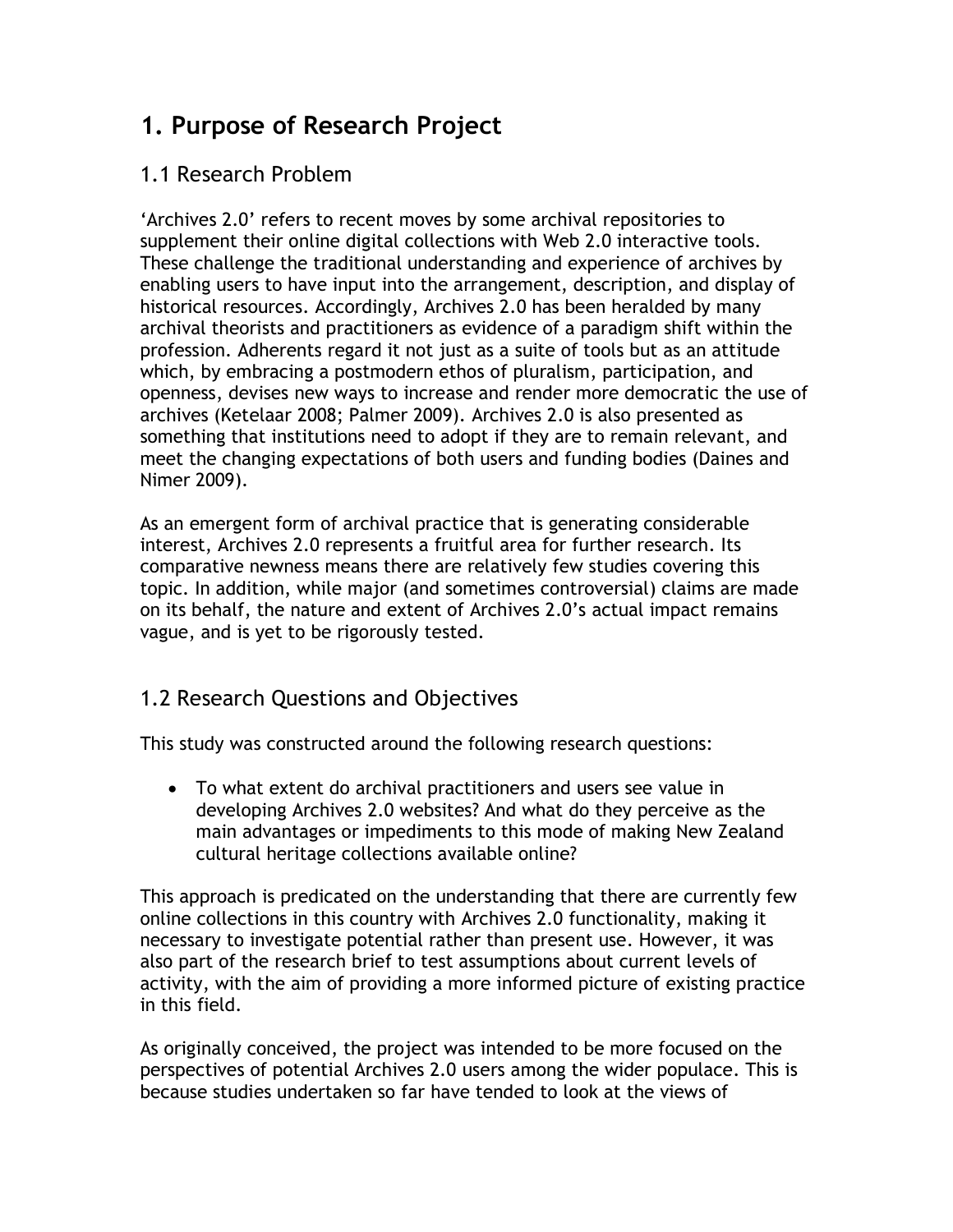professional archivists themselves, indicating a research gap. In practice, however, the task of finding users who were willing to participate, and who were not themselves information professionals, proved too difficult to achieve within the given time constraints. As a consequence, the project became oriented towards practitioners' perceptions. The objective was to acquire data that could be used to provide better insight into what practitioners see as the most effective aspects of Archives 2.0 tools, and the best ways of implementing them. These findings were also used to test the claims and assumptions made about these applications in the professional and academic literature.

## **2. Literature Review**

A necessary precursor to Archives 2.0 was the emergence of Web 2.0 and the technological possibilities it represents. First coined in 2004 by the tech publisher Tim O'Reilly, the term 'Web 2.0' was used to identify new developments in the Internet that were seen as transforming it into something qualitatively different in character from before (O'Reilly 2005).In its initial stage, the Web had operated within a traditional one-way broadcast model, in which producers provided static content to passive consumers. Web 2.0, on the other hand, made use of interactive tools that allowed users greater scope for participating and collaborating in, as well as customizing, the creation of dynamic content. As a result, the traditional boundaries between information producers and consumers became blurred. While there is still considerable debate over what precisely 'Web 2.0' refers to and just how significant a development it is, the concept has become increasingly widely used and applied in a variety of fields, many of them, such as libraries and museums, cognate with archival activities (Miller 2005; Notess 2006; Madden & Fox 2006; Umbach 2006).

One of the defining components of Archives 2.0 is the use of interactive software by archival institutions to deliver online digital collections. At the same time, an important theme that emerges from a review of the literature is the extent to which, for advocates of Archives 2.0, technology is only half the story. Just as important, is a particular stance towards archival practice that breaks with the traditionally inward-looking, materials-centered, custodial approach exemplified by classical theorists such as Sir Hilary Jenkinson (Jenkinson 1980). In its place, advocates of Archives 2.0 promote a more open, collaborative, and user-centric attitude towards their work. In this regard, the emergence of the underlying philosophies associated with Archives 2.0 predates the creation of the actual technologies on which it is based by at least two decades.

One important strand of thought can be traced back to the work of Elsie Freeman in the 1980s (Freeman 1984). Reflecting her background in public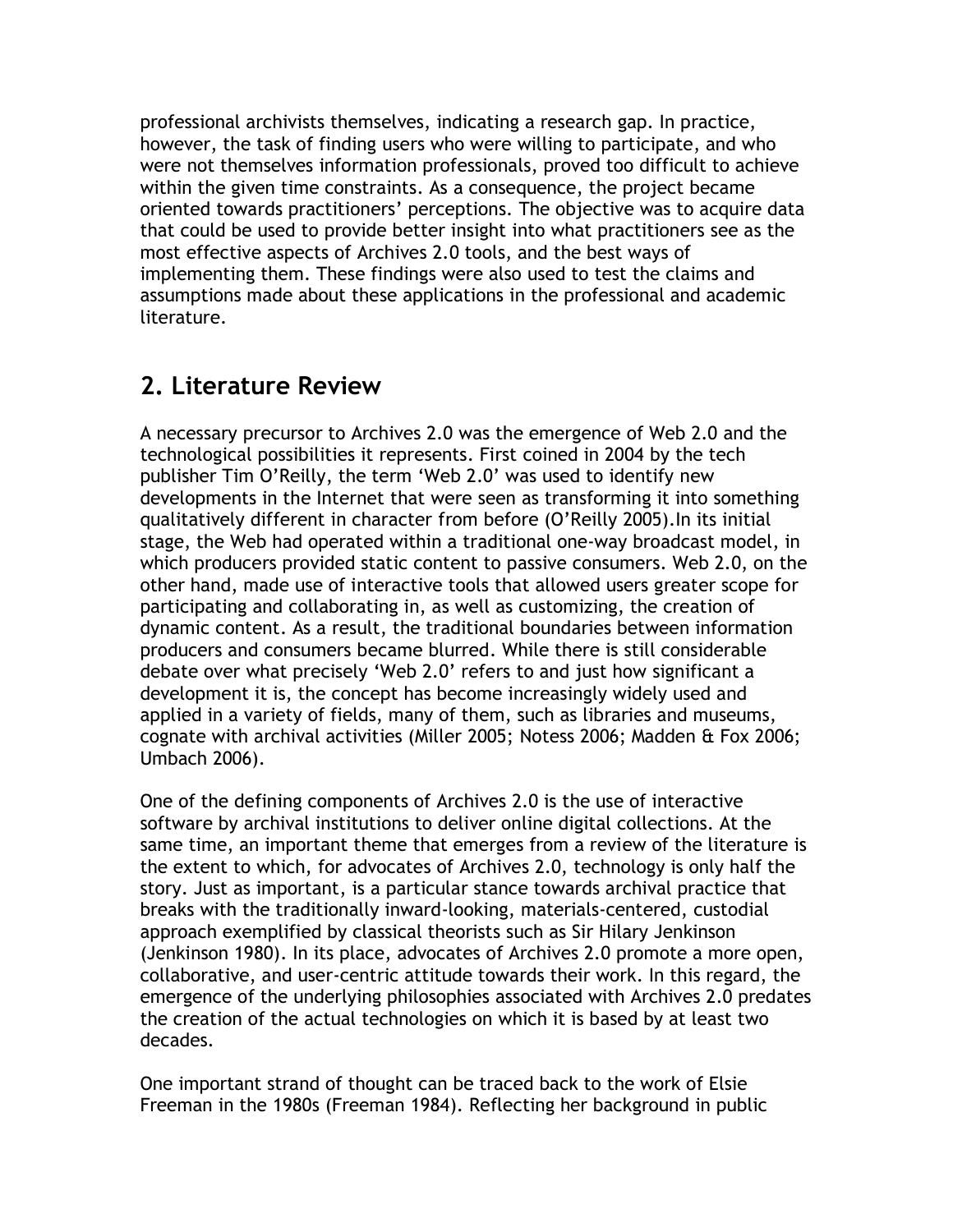programming – a neglected area of archival practice at that time– Freeman's ‗client-centered' approach held that archivists needed to break with their traditional custodial mind-set and become more zealous about promoting awareness of, and access to, the records in their care. As a key to this approach archivists needed to find out who their users were and what they wanted, and re-orient their activities to better cater to these needs. Following Freeman, many other archival thinkers called for attention to be paid to public relations and the development of more 'user-friendly' forms of access (Jimerson 1989; Ericson 1990/1991; Grabowski 1992; Malbin 1997). Like Freeman, they drew heavily on the work of management theorists, particularly the marketing and 'quality gurus' prominent at the time. Accordingly, they tended to emphasize an image of archives as a 'business', in 'competition' with other information providers for 'customers', whose 'survival' depended on learning how to more efficiently satisfy their users' needs (and, in the process, to impress ‗resource allocators'). For this they were criticized by Terry Cook, who argued that they sought to move archives in the direction of a 'trendy consumerism' (Cook 1990/1991, p.131). Cook also warned that giving primacy to user needs could undermine the materials-based authority control necessary for securing a record's status as evidence (Cook 1990/1991).

An example of the continuity between the views espoused by Freeman et al. and more recent work on archives and Web 2.0, is Daines and Nimer (2009). Like the majority of literature in this field, this is not a methodologically formal research project so much as a piece of advocacy linked to a survey of current developments. Appropriately enough, the latter takes the form of a wiki, run in conjunction with the Society of American Archivists (SAA), to which archives are invited to contribute case studies reporting on their own experiments with interactive applications such as wikis, blogs, and mashups. In a similar manner to Freeman et al., Daines and Nimer's accompanying essay has a customer service orientation that draws on marketing theory to justify the greater use of these tools by archives. Their paradigm is 'wikinomics': the idea that Web 2.0 has created a new business environment based around mass collaboration and the blurring of the line between producers and consumers. Companies must adapt to the expectations created by this new environment or perish (Tapscott & Williams 2007). Daines and Nimer argue that commercial precepts apply equally to non-profit organisations like archives, which, in order to remain relevant, should abandon their ‗anachronistic parochialism' and, via Web 2.0, open up their data to patrons. The right attitudes are as important as the right technologies, with the four key principles identified as openness, peering, sharing, and acting globally. Collaboration with users and with other archivists is a means of promoting the use of collections and securing the support of funding bodies (Daines & Nimer 2009).

A different, if connected, strand of thinking in the literature on Archives 2.0 is the influence of postmodern ideas. Rather than emphasizing the 'business case' for adopting Web 2.0, writers in this vein point to its value in advancing a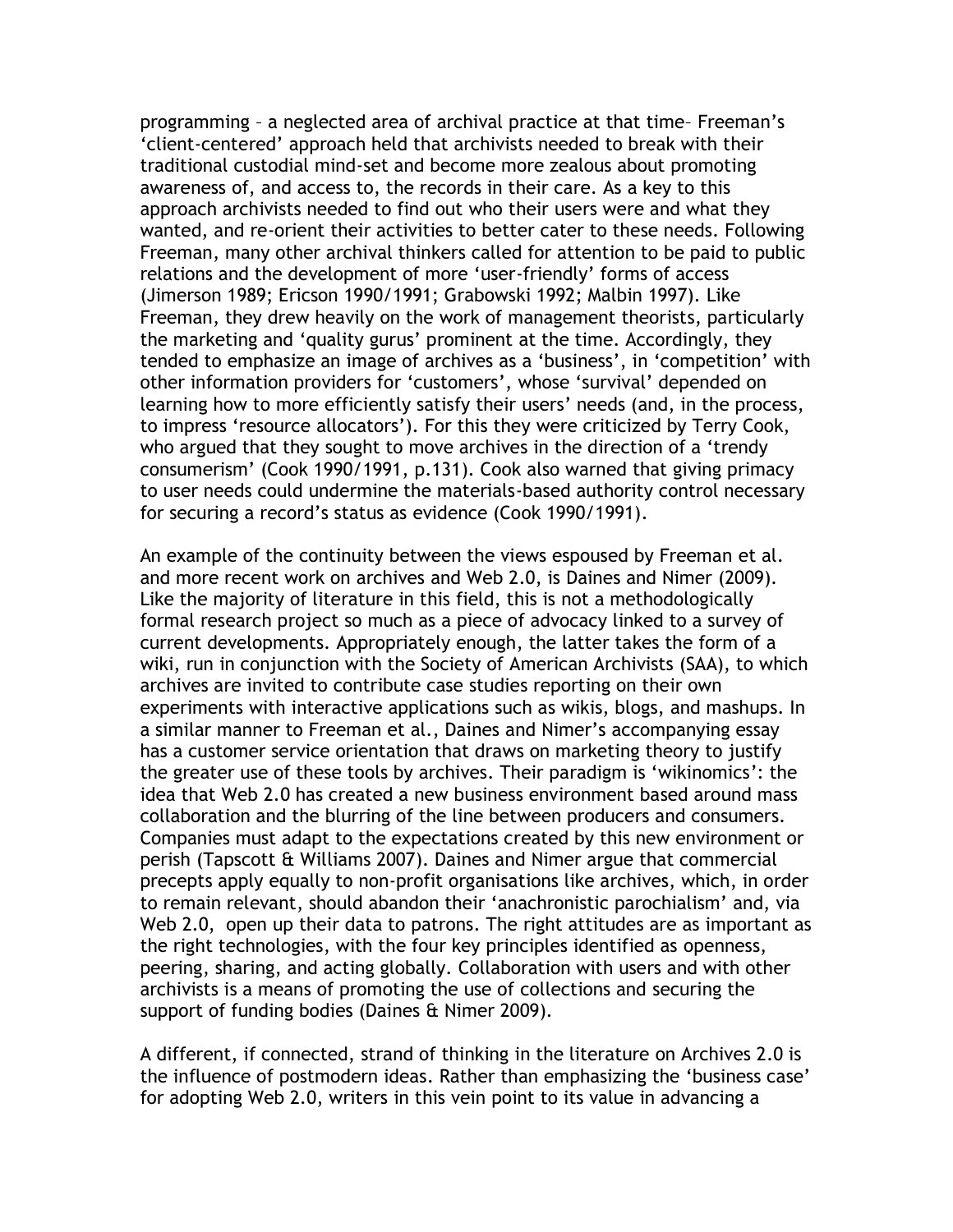political-ethical imperative of 'democratizing' archives. This position draws on earlier postmodern-influenced critiques of a positivist Archival Science criticized for adhering to presumptions of objectivity and a monolithic notion of ‗Truth'. These, it was argued, merely masked the degree to which archives have been organized to serve the interests and perspectives of dominant groups. According to postmodernist-aligned accounts, repositories should be reorganized to better reflect and serve the pluralistic character of society as a whole (Brothman 2001; Cook 2000; Harris 1997; Light and Hyry 2002; Nesmith 2002). Archives should recognize 'the diversity, ambiguity, and multiple identities of records creators, information systems, and archive users' (Cook  $2001$ , p.15), and find 'new ways to open up archival description  $\ldots$  to create holes that allow in the voice of our users' (Duff & Harris, 2002, p.279).

Postmodern archivists were quick to recognize that the dispersed and fluid character of digital technology held important implications for 'the nature of the record, the expectations for access, and the notions of archival control' (Blouin 101, p.103). Eric Ketelaar, in particular, promoted the notion of digital technology as not just a technical augmentation of archival practice, but ‗a techno-cultural challenge to connect archives with people' (Ketelaar 2003, p.8), and he welcomed the emergence of Web 2.0 as a substantiation of his belief in the creation of 'People's Archives'. In doing so, he appears to have been one of the first to employ the term 'Archives 2.0':

I propose that we use Web 2.0 features to turn our archives into Archives 2.0, stimulating people to upload their stories, their documents, to the archival server, not only forming relationships between private and public documents, but also establishing communities of records. A community of records may be imagined as the aggregate of records in all forms generated by multiple layers of actions and interactions between and among people and institutions in the community. (Ketelaar 2008, p.17)

Max Evans grounds a slightly different notion of an ‗Archives of the People' in deployment of Web 2.0 technology (Evans 2007). His argument draws on legal theorist Yochai Benkler's concept of ‗commons-based peer-production' (Benkler & Nissenbaum 2006). According to Evans, by making minimal metadata about records available online, archivists can, with the help of open source software, crowdsourcing techniques, and folksonomies, use volunteer labour to render these documents more accessible and searchable in accordance with demand (Evans 2007, p.395).

Themes of 'democratizing' access to archives and generating greater user-input into their structure and content, are also prominent in blogs with an Archives 2.0 focus, such as *ArchivesNext* and *Archives Hub Blog* (Theimer 2011; Palmer, Stevenson, et al. 2011). Social media tools in their own right, these blogs are an important forum for professional discussion of the latest developments in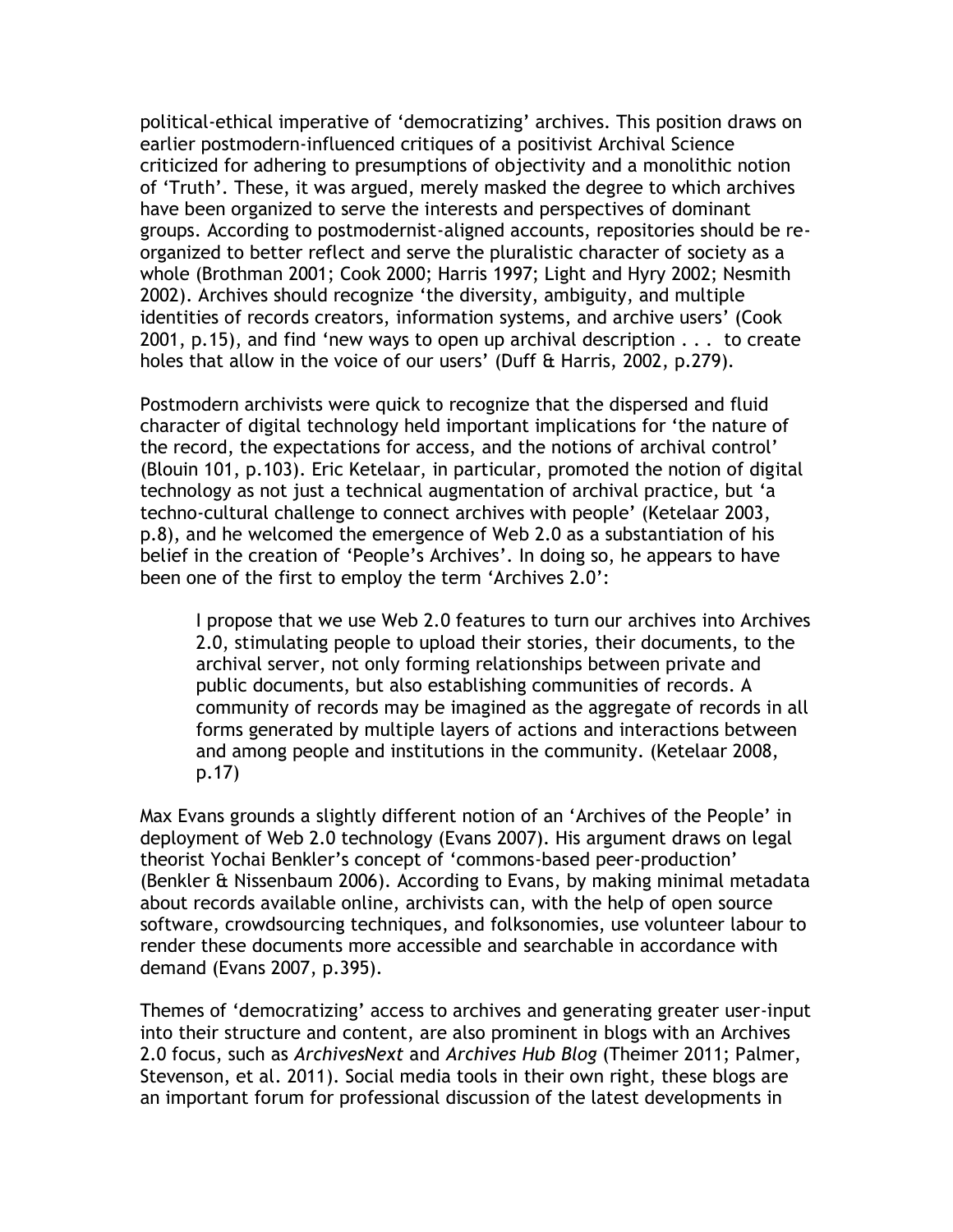archival use of Web 2.0 applications. Conference presentations are another crucial avenue for this discourse. For example, two papers originally presented at *Archives 2.0: Shifting Dialogues Between Users and Archivists*, a conference held in Manchester in 2009, offer insights into current attitudes and activities among sectors of the profession promoting greater use of Web 2.0. Palmer (2009) notes the increasing consensus that Archives 2.0 involves 'more a shift in mindset' than a deployment of technology, embracing 'a philosophy that privileges the user and promotes an ethos of sharing, collaboration, and openness', and she acknowledges the direct conflict between this stance and 'some of the most fundamental tenets surrounding 'archival authority' as a possible source of future tensions within the profession (Palmer 2009). (The title of Palmer's paper, 'If We Build It, Will They Come?' also gestures to an underlying anxiety amongst Archives 2.0 advocates about the actual extent of demand among users for these applications.) Flinn (2009) champions the idea that Archives 2.0 involves a culture shift within the profession towards ‗democratization, a de-centering of authority and perspective, a refiguring of thinking and practice, and a thorough-going participatory ethos' (Flinn 2009). He focuses mainly on the potential of grassroots 'community archives' to use Web 2.0 to generate their own cultural heritage content. While generally sanguine about institutional use of Archives 2.0, he also echoes Palmer's caution about the lack of firm evidence, to date, about its effectiveness.

As these remarks indicate, the relative lack of empirically rigorous research on uptake and use is a notable feature of the current literature on Archives 2.0. With the exception of a handful of studies specifically concerned with Web 2.0 tools (discussed below), most of the relevant methodologically formal social science research is more general, covering online digital collections as a whole. Schaffner (2009), for example, is a very useful and comprehensive report for OCLC that synthesizes insights from thirty years' worth of archives user studies, with an emphasis on what has been learnt about online finding aids. Her analysis indicates that strong evidence already exists about the kind of descriptive metadata required to better match users' information-seeking behavior. She identifies a well-documented gap between an archival focus 'on what collections are made up of (*Ofness*)' and the search needs of users who ‗prefer to learn what collections are about (*Aboutness*)'(Schaffner 2009, p.6). The development of user-friendly metadata becomes particularly pressing within a virtual environment where archivists are no longer physically present to mediate searches. The report concludes by arguing for moving beyond outdated dictates of archival science, and fundamentally rethinking online descriptive practices.

Dorner, Liew, and Yeo (2007) is a user study with a New Zealand context aimed at gathering empirical information on the perceived needs of those who utilise digital cultural heritage collections. It uses self-administered questionaires, semi-structured interviews, and a focus group to obtain rich qualitative data on what users of these resources saw as the major benefits and drawbacks of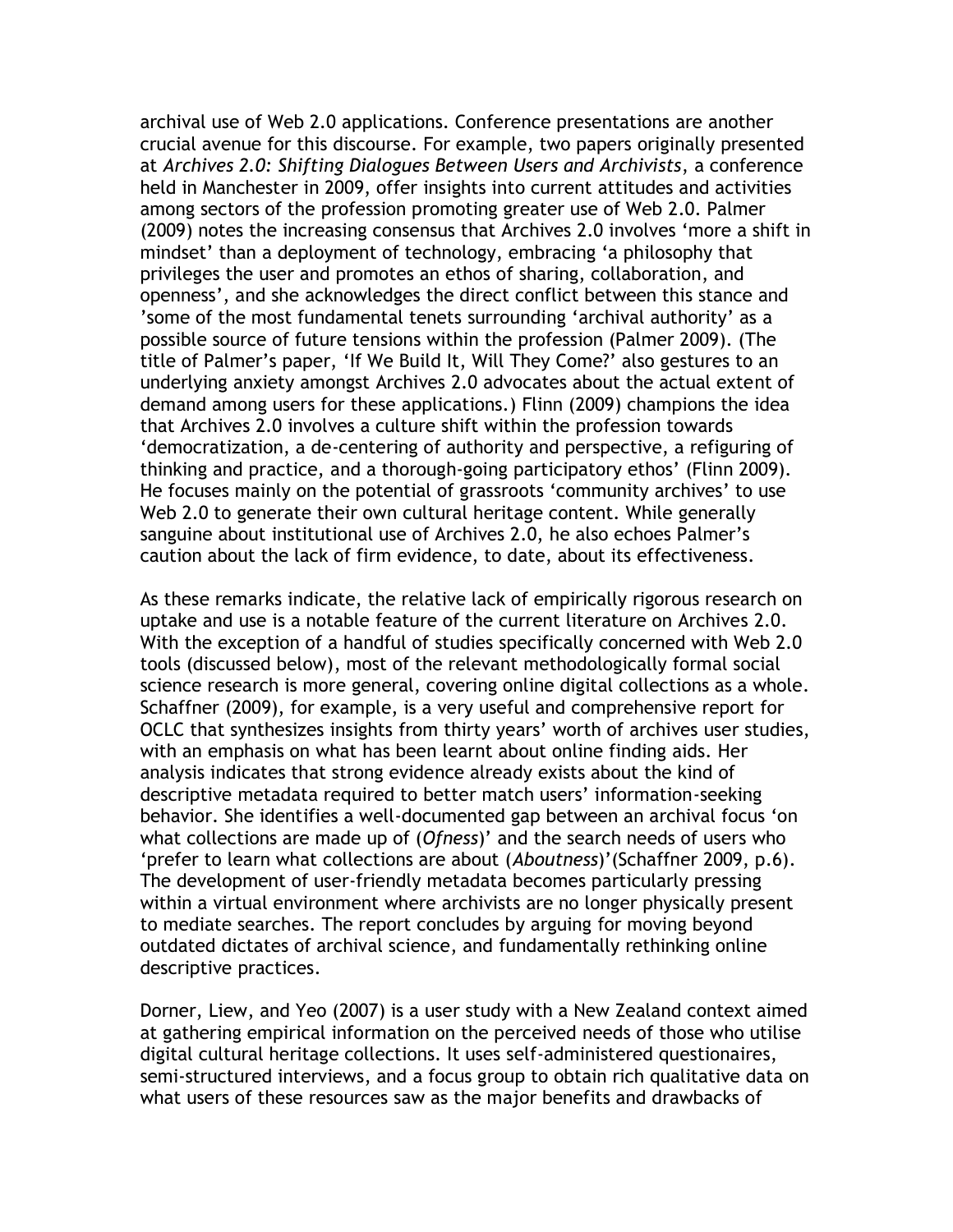online access to primary source material. Concerns identified include inadequate metadata for findability, worries about the authenticity of documents, and the loss of contextual information through the digitization process. On the positive side, one of the most valued features is convenience of access —with integrated sites that provided a single gateway to a range of material dispersed across different institutions, being particularly appreciated. The 'added value' offered by digital technology's ability to recontextualize items in multiple ways (such as through hyper-links, alternative interfaces, or mashups), is also valued This capacity to 'encourage engagement by different users on different levels and from varying points of view' is seen as the principle advantage of the online format over physical archives (Dorner, Liew & Yeo 2007, p.174). Another kind of user study, which emphasizes the user testing of interface design, is provided by Stevenson (2008). This study employs semi-structured interview sessions with participants seated in front of a monitor displaying pages from the archival website being evaluated. Openended questions are used to gain insight into users' unassisted understanding of the information on display, and their reaction to the layout, design, and terminology used. Findings indicate poor comprehension of many standard archival terms (such as 'access points' or 'item level'), a desire for serendipitous browsing, and a preference for self-learning through exploring the site rather than reading instructions (Stevenson 2008).

From the point of view of implementation, Normore (2003) is a substantive investigation into the reasons and procedures behind the establishment of online digitized special collections. The two-phase study employs a contextual design methodology to conduct unstructured interviews in situ with institutions that have chosen to make their collections digitally available online. It then performs a qualitative content analysis of the sites themselves. The main findings are practitioners' enthusiasm for these new practices, the importance of developing better metadata to facilitate independent use, and the fear that time and energy spent maintaining these sites may distract from traditional archival tasks. Liew (2006) is a questionnaire-based study, conducted with cultural heritage institutions in a number of countries, that looks at the reasons for setting up online digital exhibitions of archival material. Unsurprisingly perhaps, it finds that online exhibitions are favoured over onsite ones because of their ability to reach a broader audience and be sustained for a greater length of time. Less obviously, it also notes that the opportunity they provide for building collaborative partnerships with other institutions is also highly valued (Liew 2006).

Two recent studies specifically examine the uptake of Web 2.0 tools by archives. Nogueira (2010) is presented as a systematic international survey of archives that have chosen to establish a presence on social media sites Facebook, Flickr, and YouTube. While its methodology is not especially rigorous, it finds that archives are increasingly using these commercial applications to a generally positive reception. According to the study, the main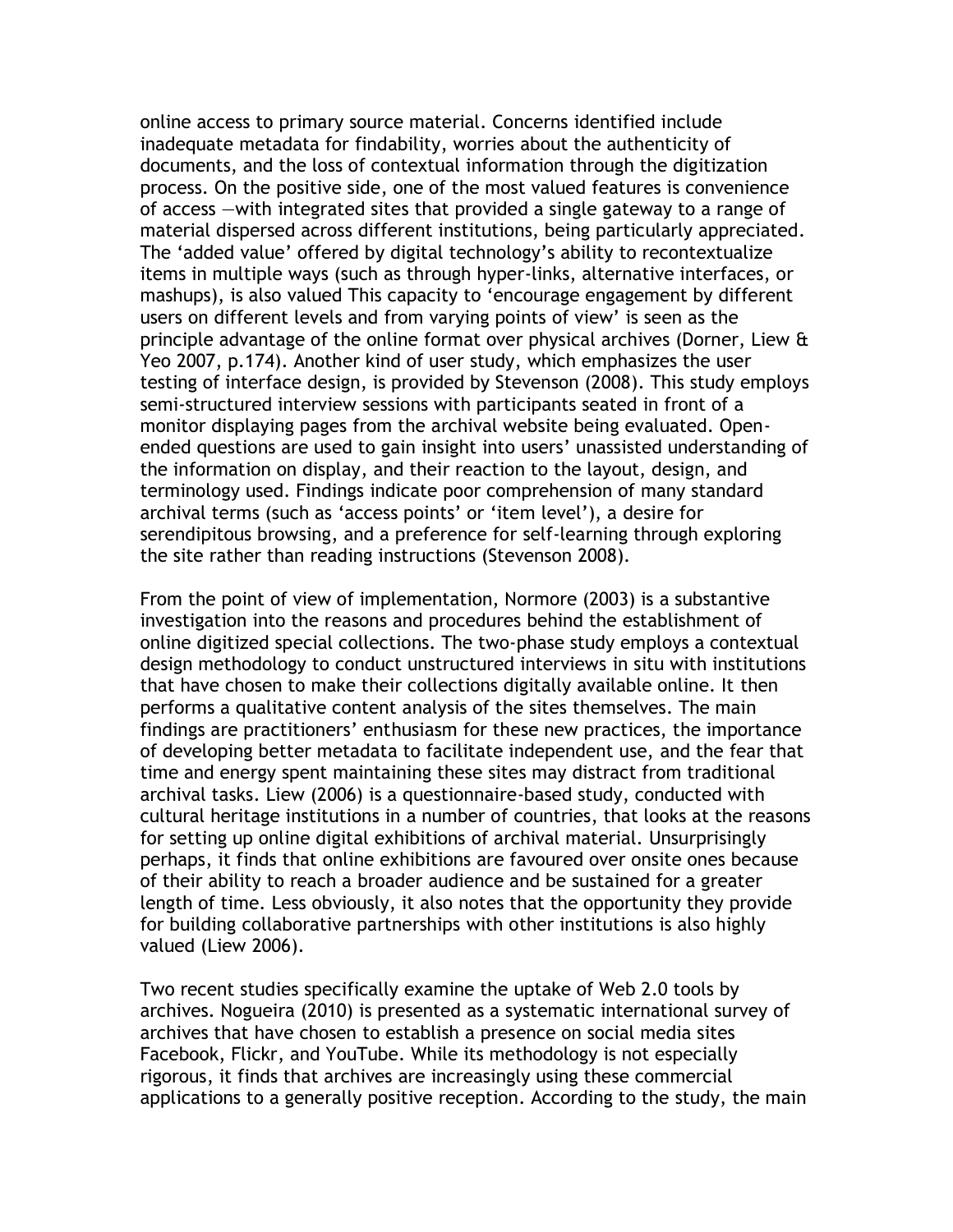advantages of a social media presence are its ability to increase awareness of a collection, diversify its user base, improve links with other institutions, and provide a means for acquiring more information about individual items. However, the study also notes data security issues in relation to the use of third-party websites, and a level of resistance amongst archivists to the appropriateness of such tools (Nogueira 2010). Samouelian (2009) is a much more substantial and methodologically formal investigation of archives implementing Web 2.0 features on their own websites. The first phase of the study involved a quantitative content analysis of university-affiliated archival websites. This found 45 percent of those hosting a digital collection had at least one Web 2.0 feature, suggesting a growing interest in using these tools. The second phase of the study involved structured interviews with the staff responsible for installing and maintaining these applications. While the sample is too small to be statistically meaningful, the study found that the archivists reported few problems, while their overwhelming perception was that the Web 2.0 tools were extremely popular with users. Respondents also cited as a major advantage that using the tools earned them recognition from their professional peers for being forward-thinking (Samouelian 2009).

An earlier study of the adoption of Archives 2.0 practices by online digital collections was conducted in 2006 by Elizabeth Yakel, one of the most significant researchers in this field. Her content analysis found very little use at that time of social navigation features on archival websites, although there were promising signs of experimentation with 'tagging' (Yakel 2006). Yakel critiqued this lack of uptake of social media tools as indicating a prevailing reluctance by archives to re-conceptualize the traditional relationship between archivists and researchers. She argued that users in a virtual environment must be ceded a more active role in accessing materials, as customary face-to-face modes of mediation no longer applied. To further this goal Yakel pioneered the use of a website incorporating Web 2.0 features as an experimental prototype. As head of the Next Generation Finding Aids research project, she established the well-known Polar Bear Expedition Digital Collections, with the goal of ‗reimagining traditional finding aid structure and functionality' in a collaborative virtual environment (Yakel, Shaw & Reynolds, 2007). Tools used to foster social navigation on the site included bookmarking, user recommender systems, and searchable comments fields. A discussion-oriented commenting system rather than a wiki was employed to preserve the archival ‗voice' while still allowing interactivity. An enhanced form of encoded archival description (EAD) was also used to make it possible to browse a variety of access points rather than the standard ones of title and/or creator. The overall aim was to ‗create a collaborative and participatory archival and research experience' that would ‗fully utilize the electronic environment to display and connect users with archival content' (Yakel, Shaw & Reynolds, 2007).

A comprehensive evaluative study of the project's first six months was guided by the research question 'Can social navigation features be used to facilitate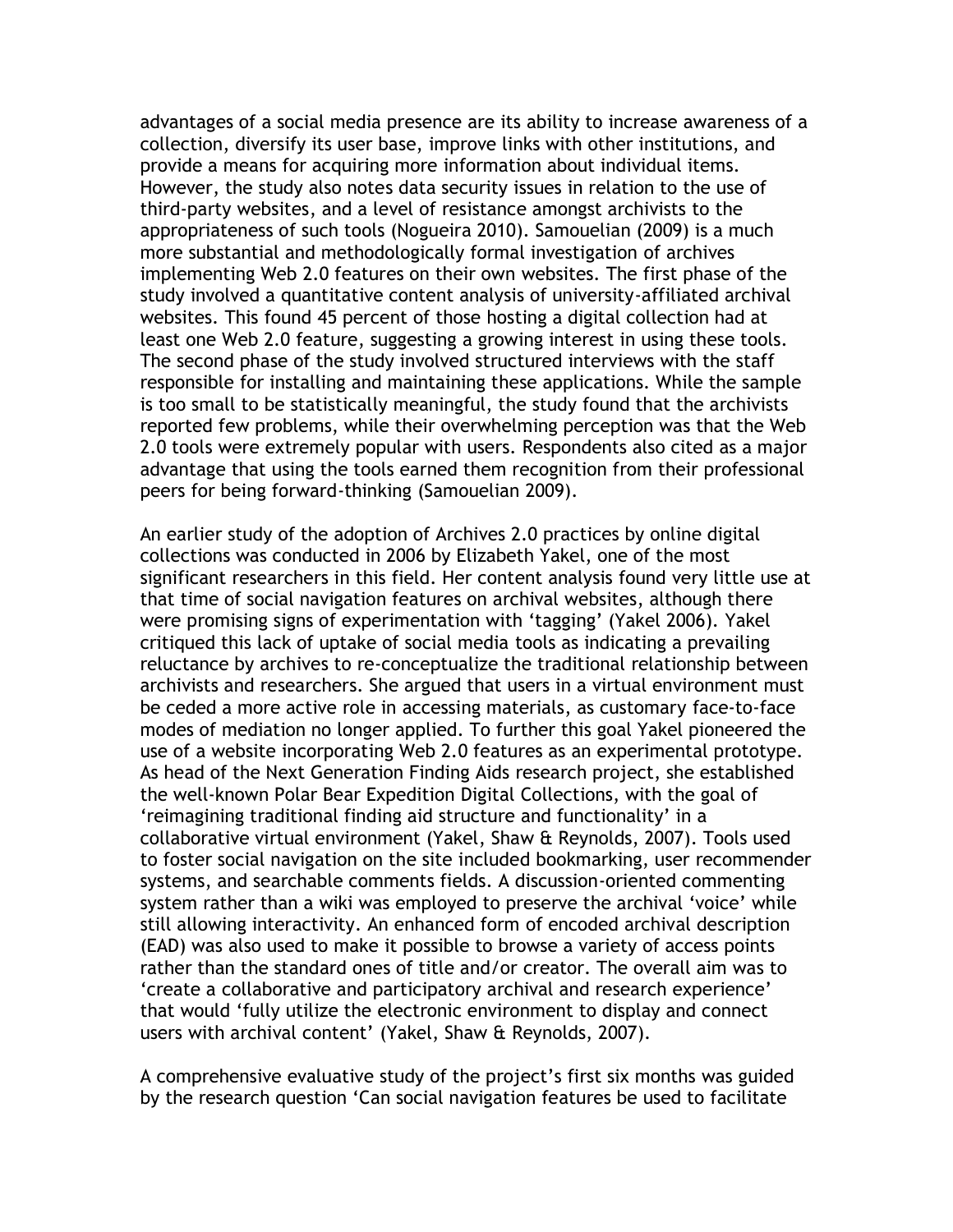the accessibility of archival materials?' (Krause & Yakel 2007, p.287). This multi-methodological approach to analyzing use of the site used Web analytics, an online survey, and a content analysis of posted comments. Findings were somewhat mixed. For example, while the small sample of online survey respondents indicated that they appreciated the bookmarks feature, web analytics revealed that it was not much used. The user recommender system was also ambivalently received, although the researchers felt this might be partly due to the site not having attained sufficient critical mass to work properly (Krause & Yakel 2007, p.300). The comments feature, however, proved popular, as did the facility to browse by subjects. While the researchers were disappointed by the limited use of some of the interactive features, they felt overall that the findings provided 'a glimpse of the future' (Krause & Yakel 2007, p.312), by vindicating the idea that Web 2.0 tools could be used to render archival materials more accessible.

Following Yakel, others have sought to develop Archives 2.0 websites that double as research projects analyzing the efficacy of such tools. For example, the Samaritan Digital Archives Project began as an effort to digitize and make available online a collection of rare Samaritan texts (Ridolfo, Hart-Davidson, & McLeod, 2010). It gravitated towards being an experimental Archives 2.0 project when it became apparent that the organizers needed to balance the differing perspectives of the site's two major stakeholders – the Samaritan community, and scholars of Samaritan and Biblical writings. The use of Web 2.0 tools such as image tagging and social networking, provided a means of accommodating this plurality of values and purposes. However, Ridolfo et al emphasise their belief that the Archives 2.0 aspects of the project lay more in the consultative fieldwork required to ensure that the access and representational needs of each stakeholder community was satisfied in the user interface design. They conclude that the promise of Archives 2.0 lies in deploying outreach methodologies to identify ways of allowing multiple stakeholder communities to use archival materials in modes most appropriate to them, while also exposing them to alternative possibilities. Shilton and Srinivasan (2007) followed a similar iterative consultative process in their project to establish a digital archive for the South Asian diasporic community in Los Angeles. Taking an approach grounded in the critique of traditional arrangement and description practices as unrepresentative of marginalized communities, they championed a model of 'participatory appraisal'. This entails a structured series of meetings with community members to assist them to develop their own ontology for identifying, organizing, and describing records on their Web site. By facilitating 'participatory definitions of provenance and ordering' Shilton and Srinivasan challenge traditional archival concepts of control (Shilton and Srinivasan 2007, p.101).

An even more radical position is taken by the Finnish archivist Isto Huvila, who advocates a concept of 'the participatory archive' (Huvila 2008). Acknowledging important continuities between his work and that of Yakel et al.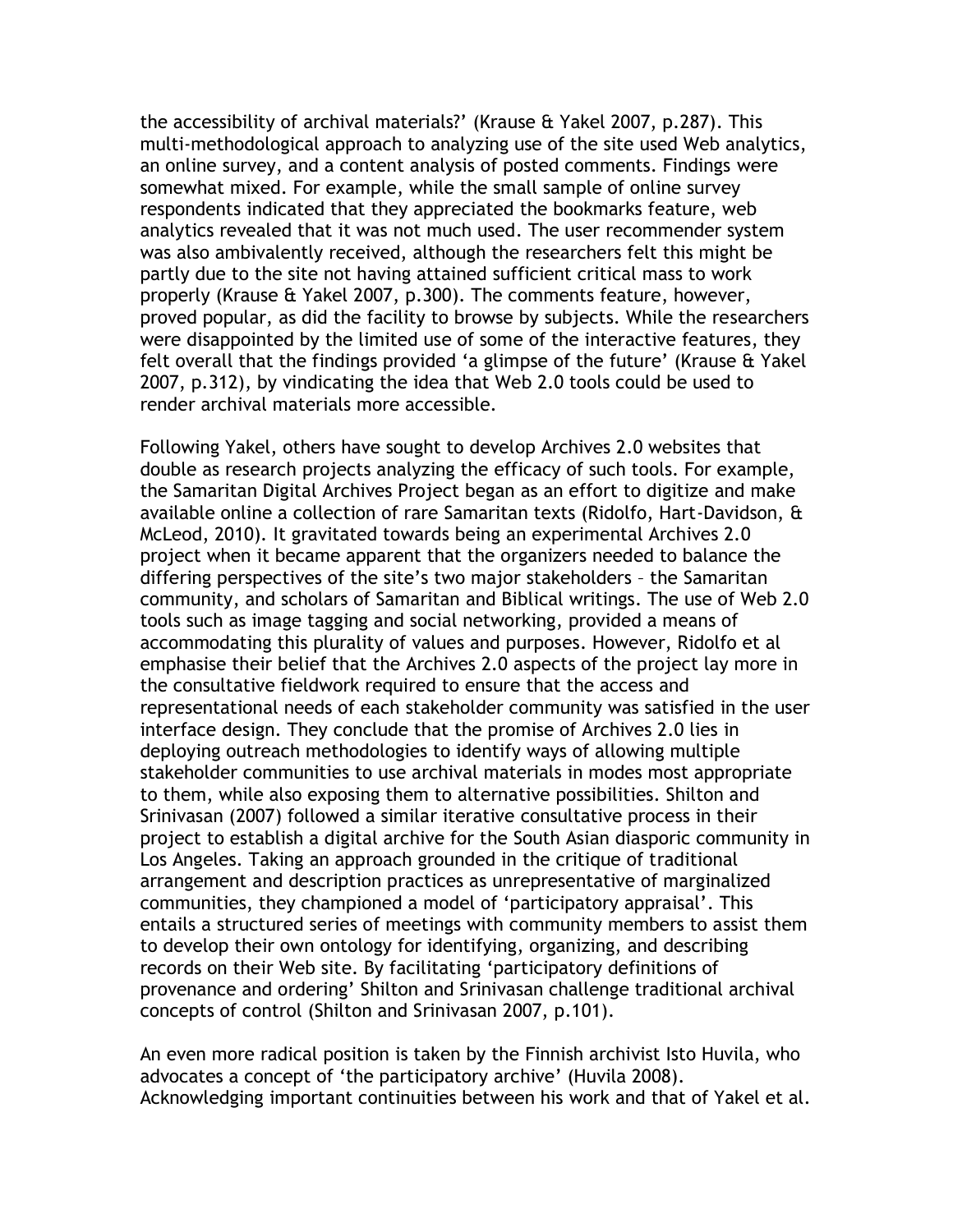as well as Shilton and Srinivasan, Huvila critiques the former for retaining for the archivist the ultimate authority to organize and describe, and the latter for seeking a consensual 'community ontology' that restricts user participation to the appraisal phase. Such approaches, he argues, 'focus on creating participation *around* instead of *within* an archive' (Huvila 2008, p.30). In contrast, Huvila's action research project uses an iterative process of consultation with users to develop an Archives 2.0 website. This makes use of decentralized curation (whereby responsibility for a collection is entirely shared by both users and archivists) and a radical user orientation (in which the findability of resources is prioritized over traditional archival procedures). Technologically, the system rests on a semantic wiki, which maintains a set of minimal requirements that enable crowdsourcing to serve as the fundamental means for organizing and describing content.

Given the controversial character of projects like this, it seems surprising that there is little published work critical of Archives 2.0. That there is opposition within the profession to this approach is often alluded to by Archives 2.0 advocates themselves. Flinn, for examples, reports that a research project he undertook to enable users to contribute to archival descriptions, was scathingly denounced by a 'traditional' colleague as "a frontal attack on professionalism, standards, and scholarship" (Flinn 2010)'. To date, however, published critiques of Archives 2.0 tend to take the form of cautions expressed from a position of general sympathy with Archives 2.0's ideals. Kennedy (2009), for instance, applauds the democratizing potential of this approach but considers it inappropriate for his own work as an online publisher of historic diplomatic documents. According to Kennedy, the politically sensitive character of such records requires that ‗a completely secure barrier' be put in place between users and documents to prevent manipulation and abusive comments (Kennedy 2009). He also voices concerns that maintaining technologies of this kind may drain resources from an archivist's primary tasks.

A review of the Archives 2.0-related literature suggests that while many claims have been made in favour of these tools and practices, there is a lack of empirically rigorous research on its uptake and use. Its advocates contend that Archives 2.0 is as much about attitude as technology, endorsing an approach that is open, collaborative, user-centric and broad in outlook. The rethinking of theory and practice includes the development of more accessible and searchable descriptive metadata to provide multiple access points, and to enable browsing and social navigation. Archives 2.0 can also add value to the presentation of resources by enabling them to be approached and contextualized in a variety of ways, while also linking them to other material and points-of-view. Similarly, the opening up archives to user contributions is a way of adding information to items and generating content; including the use of crowdsourcing techniques to prioritize and perform archival tasks. Archives 2.0 also aims to encourage greater collaboration between archival repositories and increased integration of their resources.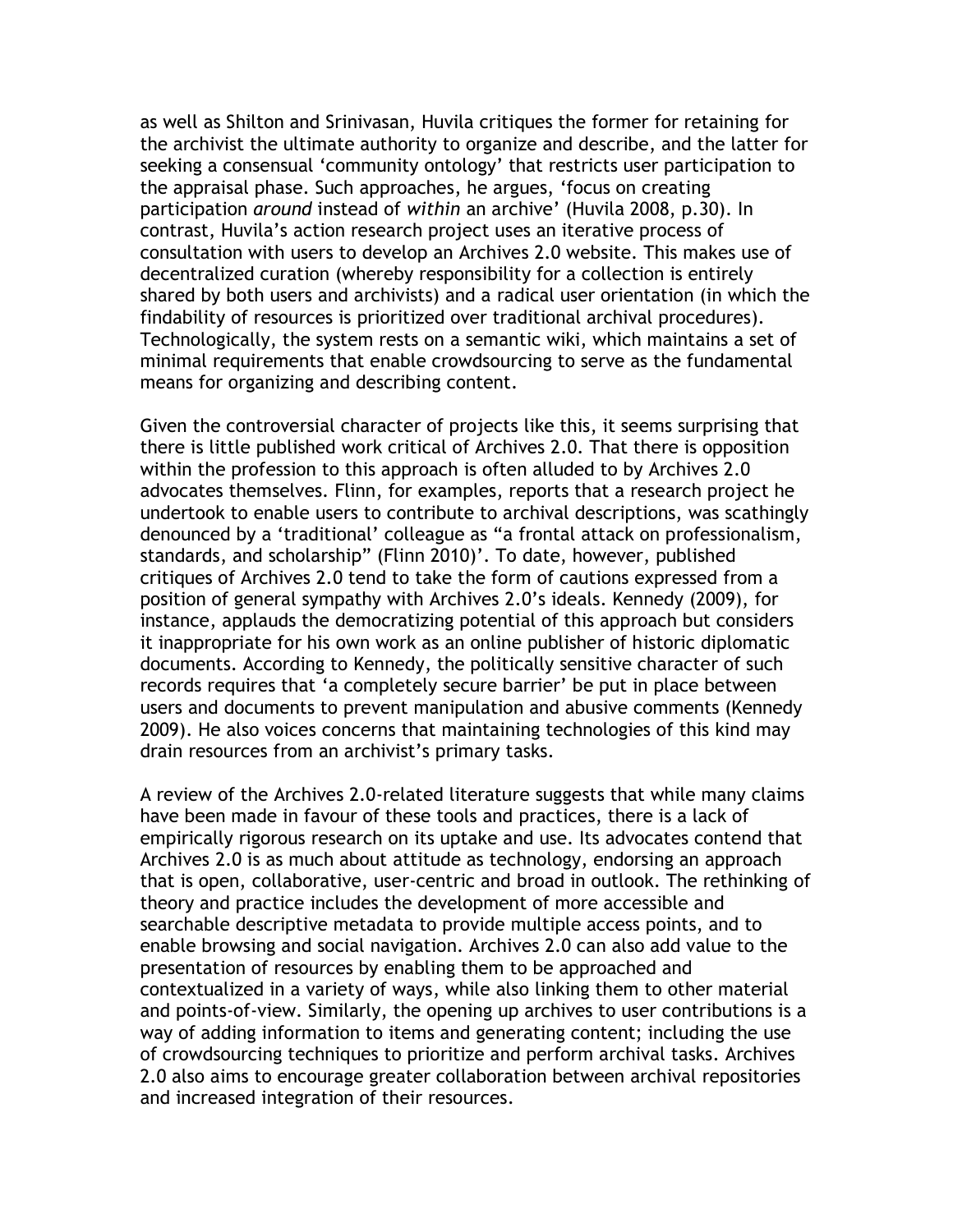Less positively, there remains an expectation of resistance from more traditional sectors of the profession, with the major concerns being whether the actual extent of user demand justifies implementation, whether time and energy expended on maintaining these sites might distract from other vital tasks, and whether an Archives 2.0 approach might undermine authority control in such a way as to diminish the record's status as evidence.

## **3. Methodology and Conduct of Research Project**

### 3.1 Methodological Framework.

This research project was undertaken within a qualitative methodological framework. A qualitative method was chosen as best suited to the subject matter, partly because the target research group (effectively, all potential users or implementers of Archives 2.0 websites) is too amorphous to be confined within a sampling frame meaningful enough for quantitative analysis. The perspectives-based approach of qualitative methods also fitted better with the project's goals of obtaining rich, nuanced data that reflects the personal experience of those who might wish to use Archives 2.0 websites.

The project involved a two-stage approach. The first stage entailed digitizing items from a local archival repository. These digital resources were the basis for constructing a working prototype Archives 2.0 online collection, which was used as an experimental illustration of the sorts of features found on websites of this kind. This step was dictated in part by the lack of actual New Zealand examples of Archives 2.0 to serve as a reference point for discussion. It draws to some extent on the way other investigators in this field have also made use of experimental websites as the basis for their research (Huvila 2008; Ridolfo 2010; Yakel et al. 2007).

In the second phase, a series of qualitative research interviews were conducted. Participants were selected on the basis of their professional interest in cultural heritage collections. Sampling was done using convenienceand snowballing-techniques (ie, following up recommendations from others with knowledge in the field). Interviews were conducted face-to-face, recorded, and subsequently transcribed for analysis. Interviews were flexible, and semi-structured in nature. There was a general list of topics but no fixed questions, and interviewees were encouraged to speak about the subjects that most interested them. The intent was to capture as accurately as possible the interviewees own framing and understanding of the issues.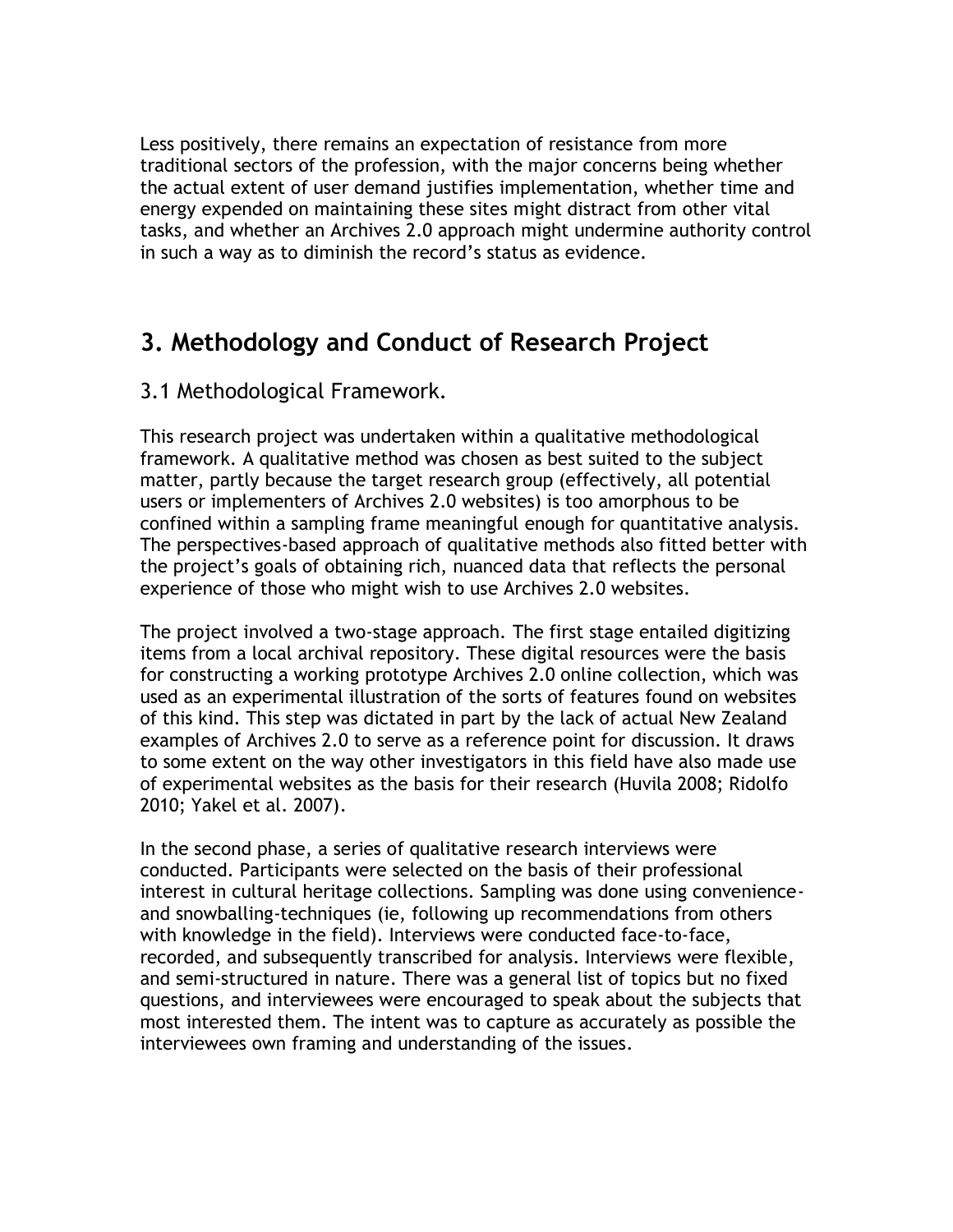### 3.2 First Stage: Experimental Ex Libris Website.

The archival content used for the project's experimental website comes from ex libris collections held at the J. C. Beaglehole Room, Victoria University of Wellington Library. Bookplates proved a suitable choice of subject matter for several reasons. As single discrete images with appealing graphic content, they lend themselves well to the online display and flexible arrangements characteristic of Archives 2.0. Given that bookplates, as physical objects, are generally attached to other objects held in separate collections, they also demonstrate the advantages of digital media for assembling virtual collections. As book-related artefacts, ex libris also proved suitable for research within the field of Information Studies, where there is considerable familiarity with and interest in them. Altogether, 157 bookplates were digitized over a four week period. Substantial research was then undertaken to provide as much detailed metadata as possible.

The website for this study was constructed using Omeka, an open source web publishing platform designed for cultural heritage institutions by the Center for History and New Media at George Mason University. The Omeka platform is free, Web 2.0 functional, and intended for easy use by those without technical know-how. As such, it exemplifies the desire to reduce financial and technological barriers to online collections that is consistent with the democratizing spirit of Archives 2.0. Named 'Ex Libris: an Archives 2.0 bookplates collection,' the Omeka website constructed for the project comprised four separate collections of items tagged to enable their reassembly in various ways. Browsing was also facilitated by a tag cloud and a Google Maps mash-up, displaying items by geo-location. There was a ‗Comments' field attached to each item page for users to discuss or add information to a bookplate, and a ‗Contribute an Item' tab they could use to upload bookplates of their own. While time constraints prevented the curating of any online exhibitions, a tab for this feature was left on the site to indicate the possibility of this further enhancement of the collection.

Altogether, it took three months from commencement of the digitizing of images for the Ex Libris website to be sufficiently completed and populated to be launched online. The fact that this was able to be done by a single person without technical skills counts as one of this project's research findings, as it demonstrates the practical feasibility of Archives 2.0 for smaller community repositories. A URL address for the Ex Libris site and a screen-grab of the home page are available in the Apendix 1.

### 3.2 Second Stage: Research Interviews.

Nine interviews of between 35 and 75 minutes in length were conducted over a three week period. Of those interviewed, five can be classed as practitioners,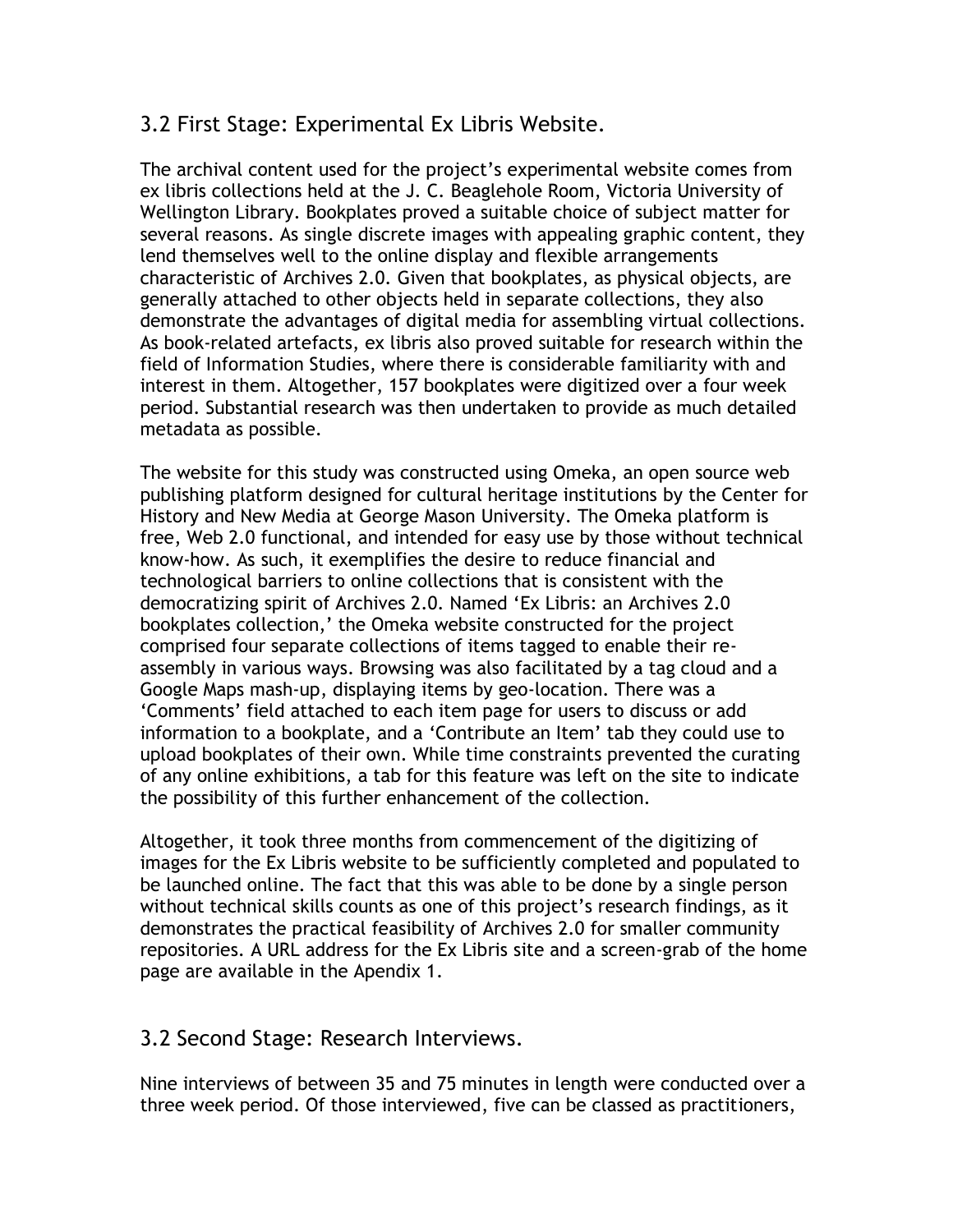in the sense that they work professionally for institutions hosting cultural heritage collections. Of these, four are employed by large national institutions, including one academic library. While only one of the five strongly identified himself as an archivist, all had some responsibility for maintaining cultural heritage collections. Three of the other interviewees worked professionally as academics in the area of Information Studies. All had research interests connected in some way with Web 2.0. One had a background as an archivist, while another was an historian of print culture, making her highly familiar with the bibliophile community to whom the Ex Libris site was aimed. The final interviewee was an antiquarian bookseller and the only representative of the original target group of users outside the professional and academic sphere. He provided valuable insight into how the Ex Libris site might be received and used by bookplate enthusiasts. However, his lack of familiarity with Web 2.0 and archival practices meant that his contributions were marginal to the professional issues discussed by other interviewees.

A summary and discussion of the major topics discussed in these interviews is provided in the following section.

## **4. Research Interviews Data and Analysis**

### 4.1 Prior Awareness of Archives 2.0

All interviewees were asked to describe their level of prior awareness of either the specific term 'Archives 2.0', or else the general idea of using Web 2.0 interactive tools within online digital heritage collections. Most admitted to never having come across the term 'Archives 2.0' before, although all but one (the antiquarian bookseller) felt immediately able to grasp what it referred to. This was because they were already familiar with the idea of Web 2.0, and related concepts such as Library 2.0.

I certainly hadn't heard the term 'Archives 2.0' before I [was approached for this interview] but I kind of related to it immediately from the library side of things, from that Library 2.0 thing, and thought  $-$  okay, so the archivists are doing it too!

Interviewees tended to understand the concept primarily in terms of a specific technology, rather than as part of a wider user-centric philosophy of archival practice. Indeed, one interviewee disliked the '2.0' tag specifically because she saw it as implying 'technological determinism'  $-$  the assumption that new technologies can, in and of themselves, bring about required change: ‗When I first heard someone say 'Library 2.0' I was just kind of like  $-$  puh-leeze.' For her, the phrase was symptomatic of an underlying insecurity among librarians over 'their validity and their place in the Information Society'. This interviewee had not connected Archives 2.0 with the more general idea of a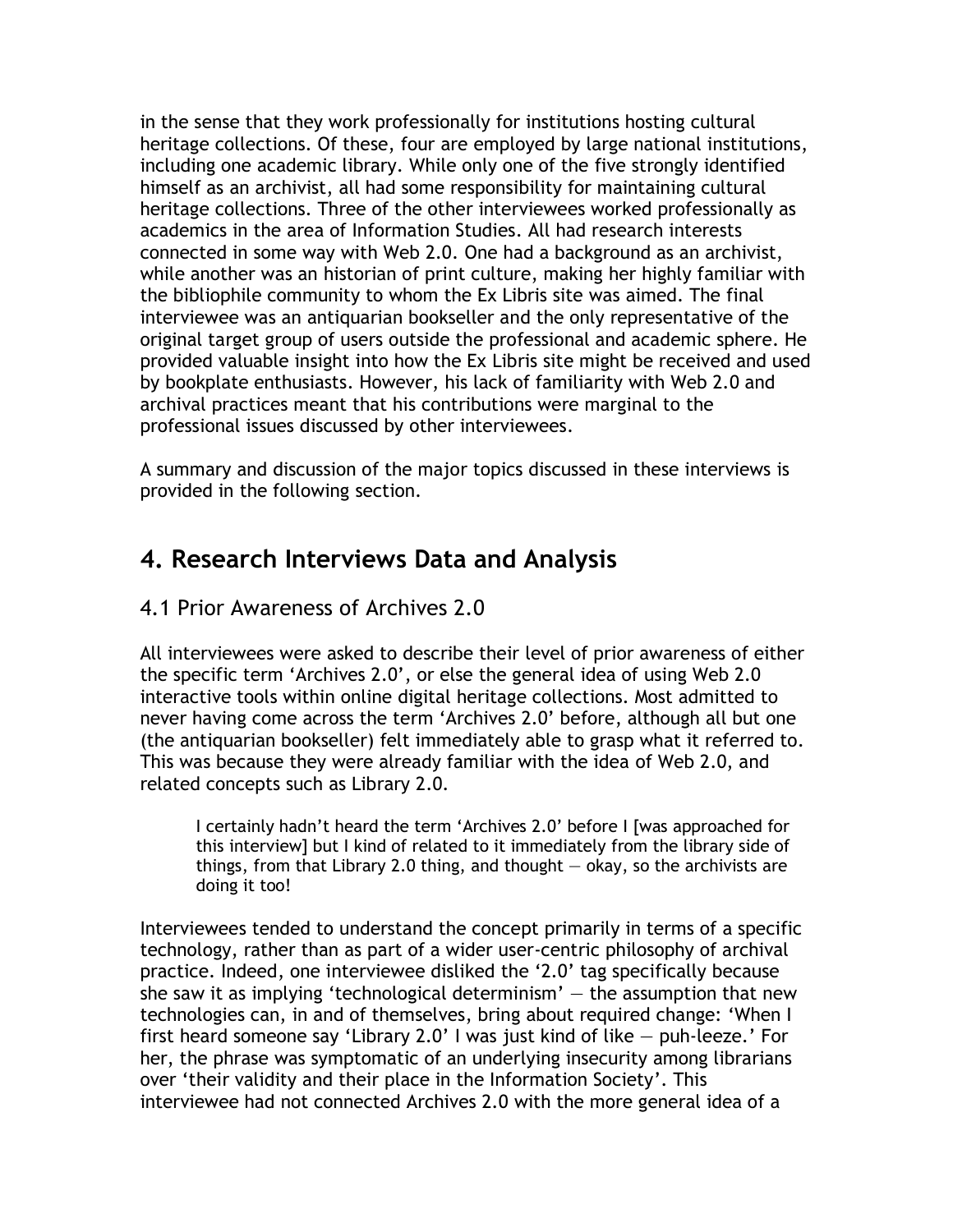user-centric, democratizing approach to archives until it was explained that this was how many of its advocates understood it.

Y'know when you talk about Archives 2.0 as a much bigger philosophy than just that sort of interactivity and platform which you usually associate with Web 2.0, it makes perfect sense, but in terms of the sense of the terminology that's used [that doesn't come across].

Only three participants (one a practitioner, the other two academics) seemed well acquainted with the phrase Archives 2.0 and the professional and academic discussions concerning it. Of these, only the academics identified with the philosophical position it espouses. While several of the interviewees had some experience of using sites of this kind, none had ever used Web 2.0 applications to post comments or upload items.

### 4.2 Assessment of Current Situation

The overall impression conveyed by interviewees was that while there exists considerable enthusiasm for the Web 2.0 concept within the New Zealand cultural heritage sector (particularly for enabling user comments on online collections), there was little systematic momentum to implement it. This situation was characterized by one interviewee as 'almost like a de-coupling' between institutional ideas and institutional practice:

Web 2.0, Library 2.0, Archives 2.0, New Museology, that sort of thing  $-$  it's like this is what we want theoretically. But operationally — phht! We're still way back here.

Reference was also made to failed past attempts at Web 2.0 implementation, particularly a major online collection which still has a comments feature attached to each item. An accompanying notice reads: ‗This function coming soon.' But as a practitioner associated with the project explained, this was never going to happen. The project had been abandoned 'because the whole thing proved too difficult. We lost some funding, we lost the experts, we were a bit ambitious with it, and so it's been a failed experiment.' In the view of one interviewee this was 'just what you don't do  $-$  start something and not see it through.' Another of those spoken to, however, saw this as evidence of institutions moving in the right direction:

When you've got momentum you've got to be prepared to fall over. And it's not something libraries and archives do very well, is fail well. We tend to fail badly and not learn from the experience, or decide that that means that's a bad direction to go in.

This interviewee had the most positive perspective on current developments, partly because she was the only person spoken to who was actively involved in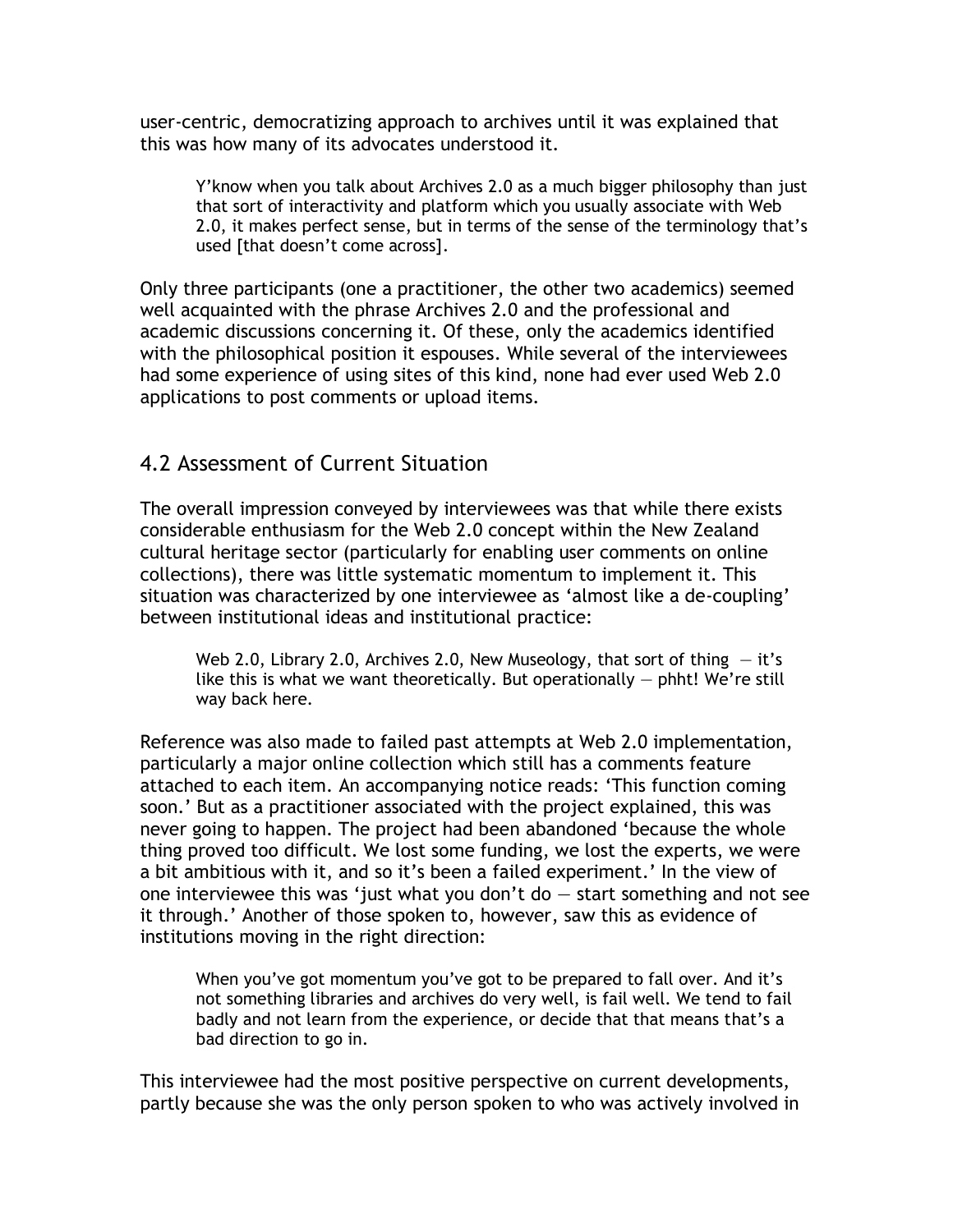implementing a Web 2.0 strategy for a major institution. (Unfortunately, because she was the last person interviewed, her comments could not be referred to other participants for discussion.) Recently appointed to a new position at her institution with a specific brief to facilitate online access to digitized material, she believed there were two basic models for Web 2.0 implementation. The first, which she referred to as 'the money option', was to ‗build it yourself. You really invest in your main search and discovery experience, and you bolt things onto that.' However, due partly to the expense involved, her own institution had gone for the alternative option of 'using other people's stuff', ie, third party providers of social media sites: ‗You use FlickR, you use whatever you can get your hands on, where the people are, and you go there.'

Another practitioner spoken to earlier had been deeply distrustful of third party sites on the grounds that they involved becoming dependant on an external organization with its own commercial interests ('They've been known to rather arbitrarily change the rules on people.') In contrast, the interviewee who was most positive about current developments was less troubled by these concerns, while still emphasizing the need to choose providers carefully and have an exit plan. She also conceded that using third party sites entailed some loss of control over the interactive environment, but saw these disadvantages as being outweighed by heavier user traffic and the connection to other institutions that would allow her institution 'to participate globally in a way that we can't do out of our own resources.' She characterized the strategy her institution was undertaking as one of 'turning browsers into users', ie using items posted on social media sites to lure researchers into engaging with the home system. The latter was currently undergoing a substantial re-vamp that would provide it with limited capacity for inter-activity, although the precise nature of this was yet to be determined.

More generally, interviewees were asked for their assessment of the current situation with regard to digitization for online access  $-$  a necessary precursor to Web 2.0 implementation. The overwhelming consensus was that there was ‗quite a strong mandate' for digitization of this sort and that it was increasingly seen as 'a priority'. At the same time, many felt that it was not being systematically done to the extent that it could be. For example, one noted the 'huge disparity' between what Archives New Zealand and the National Archives of Australia are 'making freely available in digital'. Once again, the practitioner with the most direct Web 2.0 involvement offered the most positive assessment of the current situation. She regarded her own organization as having reached 'a tipping point,' where it had acquired sufficient 'critical mass' for its digitized resources to be 'managed in bulk.' She saw this as the consequence of 'highly systematized processes' developed from many years of experimentation, during which 'we had tried this and tried that'. Others also referred to what they saw as an earlier haphazard phase of ‗mass digitization' which was seen to have dried up due to lack of funding. One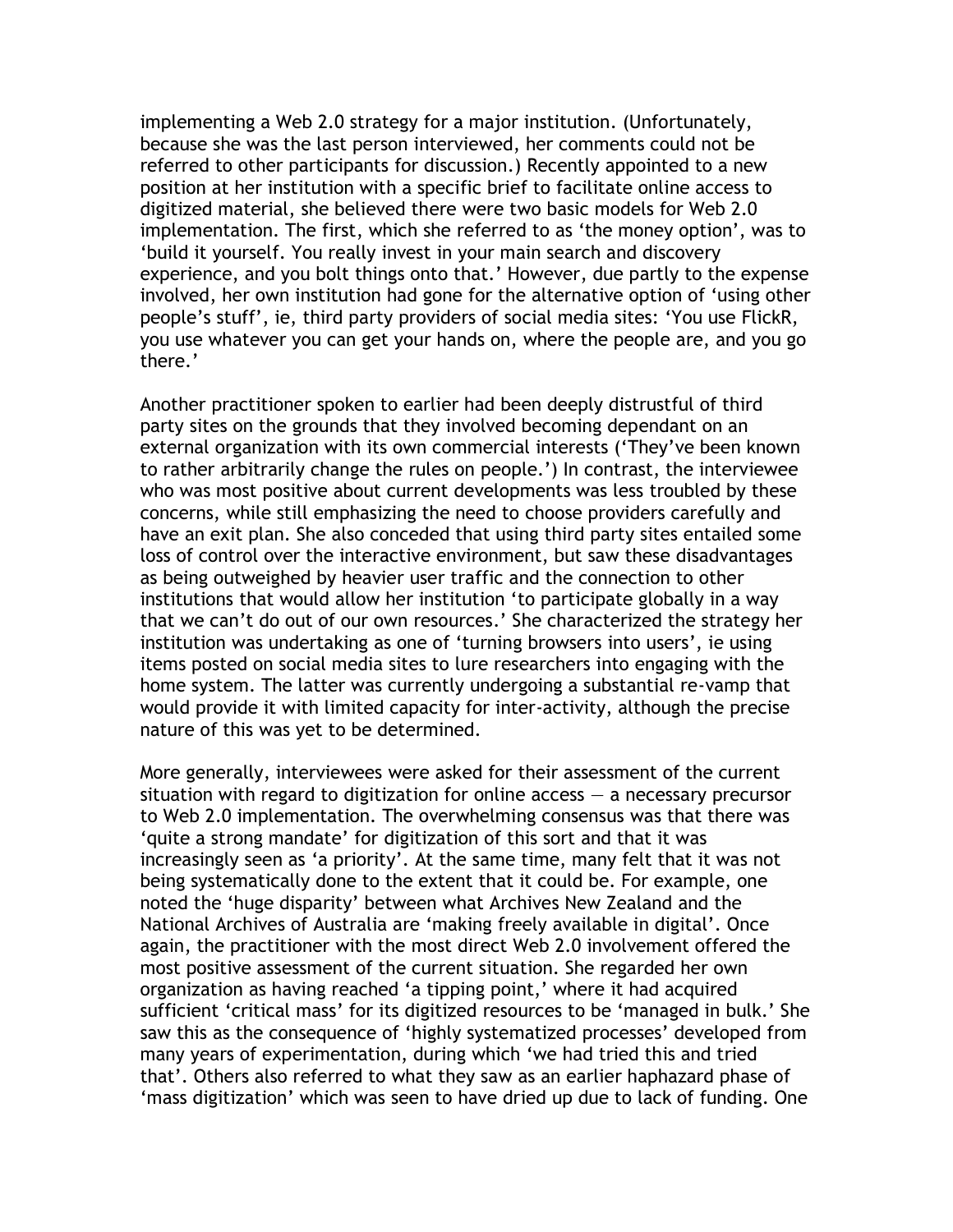interviewee characterized the current strategy as 'sort of going in more deeply with fewer records.'

### 4.3 Impediments to Digitization and Web 2.0

Lack of resources was by far the most often identified impediment to the development of online digital collections with Web 2.0 functionality. Many interviewees were keen to point out that while an open source Web 2.0 platform might superficially appear a cheap, hands-off means of providing access to a collection, it actually entails considerable hidden costs. The amount of staff time required to provide adequate metadata or to monitor user input was a constant refrain from practitioners. It was generally felt that within the current climate of economic retrenchment, Archives 2.0 style initiatives would, for the time being, take a back foot to other more pressing needs.

I think the big stumbling block, really, is time and money. Y'know, things have to be stacked in the queue, there are priorities and there are some projects that get the nod and some that don't.

As an example, one interviewee mentioned that he was personally keen to host a collaborative online digital project that would bring together on a single website the papers of a prominent historical figure, currently dispersed throughout the country. Unfortunately,

We just haven't got the resources to do it, because we can barely keep up with our own stuff. And so something like that would be a wonderful thing to lead but increasingly in this environment, where costs are getting cut, I don't think you could. But I think in a more expansive financial environment we *were* moving to a situation where we might've taken the lead … But it's not going to happen now.

The higher priority identified in this case was the need to 'update our clunky old database'. An even more prosaic instance of the type of choices practitioners feel forced to make was provided by another interviewee:

When I was doing my research I went to a particular library system and I said to them: ‗Have you thought about setting up a federated interface across your museum, libraries and archives collection?' And she said ‗Of course we have. Of course we would love to. Of course we know that it's user-centric, we know that it's a great platform' and all that sort of thing. 'But,' she said. 'we need new chairs.'

Y'know, it's all about the prioritization of resources. And to me that just really emphasized the whole underlying point about [online digital initiatives of this kind]. Yes we know it's sexy, yes we've see the potential, we're not idiots. It's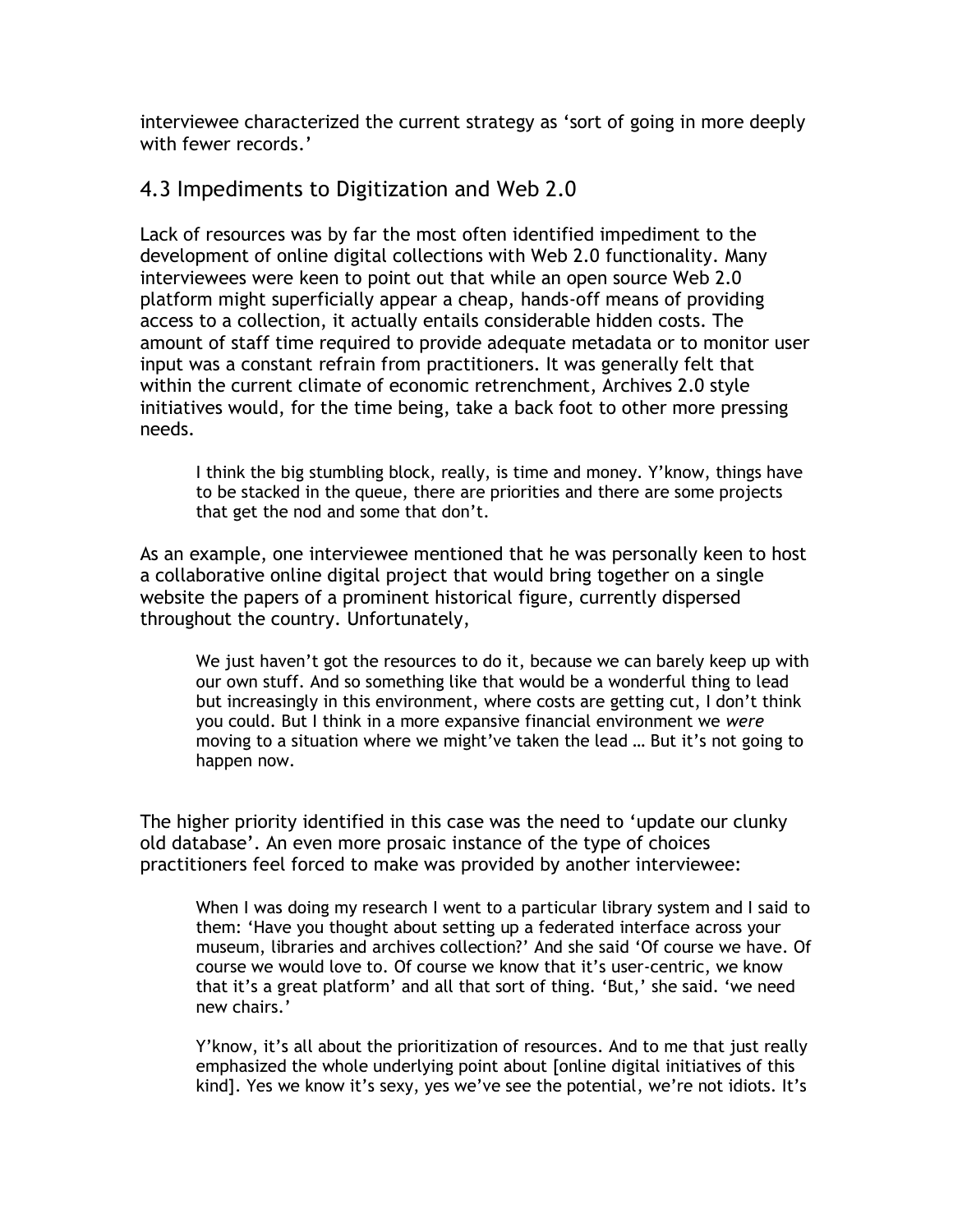not that it's just not happening, it's not happening for a reason, because other things such as chairs (which are quite important in a library!) take priority.

All interviewees considered lack of resources to be a real and significant issue. At the same time, some also felt this was sometimes used as an excuse to avoid innovation. One interviewee saw the 'enormous upheavals' recently inflicted on the cultural heritage sector as having created a widespread resistance to change, even of the more creative kind. Within this context, invoking resource constraints and higher priorities could serve as 'red herrings':

If there's not the institutional drive then you won't get [the results]. You put your money where your mouth is. And if you don't have that kind of vision - or you just talk the talk, without walking the walk - then I think you'll make any excuse to avoid change.

These kinds of factors, related to organizational culture and professional mindset, were identified by a number of other interviewees as impediments to the adoption of Archives 2.0. For example, practitioners working in large public sector organisations often made reference to the inhibiting effect of bureaucratic procedures: ‗Whenever you want to do anything you've got to go through all this sort of [*makes exasperated noise*] to finally get approval.' Others saw traditional attitudes within the archival profession as a significant barrier to be overcome before users are given freer access to online collections. 'I feel that there's a lot of conservatism amongst practitioners,  $[i, j]$ . .] there's still a lot of gate-keeping, a lot of control.' Another felt that while some archival institutions had adjusted to the fact that research had moved into a 'a composite multimedia world.  $\ldots$  [others] used to a certain brand of researcher, and a certain type of research setting, are more difficult to shift.' The interviewee who most strongly identified himself as an archivist felt the fact that his profession was 'a fairly aging workforce' was an important factor in why members were slow to take up new technologies like Web 2.0. However, he saw this as having more to do with lack of awareness than active resistance, which he saw as beginning to change. Other interviewees cited 'that quest for perfection' that both archivists and librarians could be 'quite big on' as slowing down the process of providing metadata or curating online exhibitions.

### 4.4 Institutional Collaboration

Most interviewees felt that a variety of institutional collaborations were increasingly taking place within the New Zealand cultural heritage sector. In terms of digital collaborations, the combined online database Matapihi was cited as an example, while efforts to co-ordinate digitization projects were also mentioned. At the same time, it was generally recognized that little had been done to develop more thematically-focused virtual collections, built out of digital resources sourced from multiple repositories. The reference point for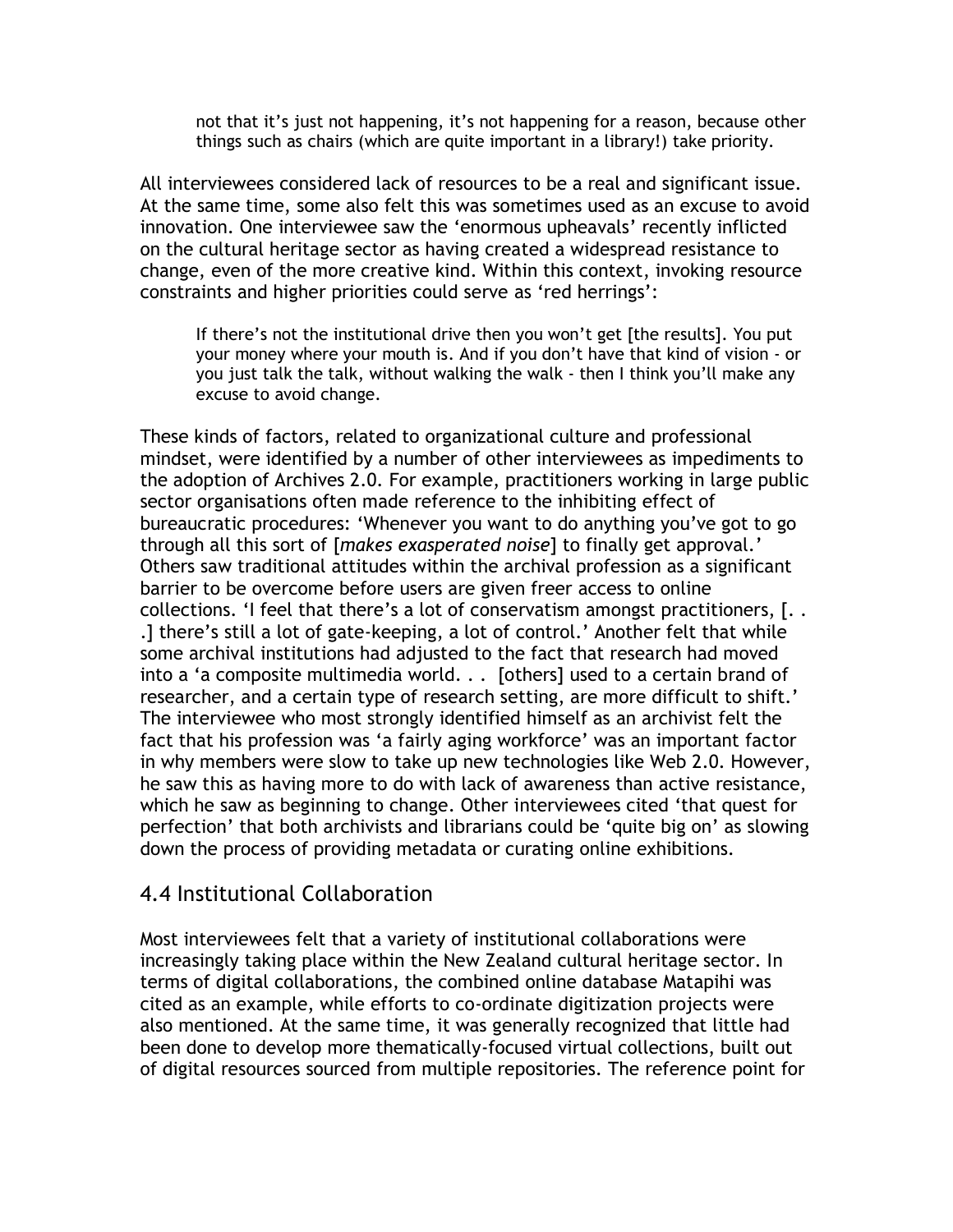interviewees was the experimental Ex Libris website being used to host bookplates contributed by different institutions from throughout the country.

Interviewees were broadly welcoming of this possibility: 'I'm all for that'; 'I think it's a fantastic idea'; 'The application for that kind of thing is just huge.' They saw collaborative sites of this kind as an example of 'the powerful things that digitisation can do' and, in particular, as a means of satisfying users' desires for a 'one-stop shop.' A couple of interviewees mentioned their own long-standing interest in the idea of creating virtual archival collections. Yet while collaborations of this kind had been the subject of discussions between institutions, there was no sense of any actual project being imminent. As another interviewee put it:

Well, that kind of collaboration is talked about a lot. Convergence is what everyone talks about — but do they do it? I'm not seeing much evidence of that.

When asked if their own institution would contribute bookplates to the experimental Ex Libris website if it were hosted on another institution's server, most practitioners believed there would be openness to this idea but were unsure whether it would actually occur. In contrast, the bookseller interviewed felt confident that private collectors would welcome the opportunity to contribute items. One practitioner suggested the type of decision-making that would be involved for her institution:

Well, I think that we'd assess it. Are people using it? Is it worth our time? Is there a community of use there already? Then we would ask: How do we want to be identified on the site? What does your site allow people to do with our material? Can we place our own terms and conditions?

Other practitioners felt that ‗people's sense of strong ownerships of their collections' was likely get in the way of any institutional collaboration:

[T]rying to get some institutions to cooperate can be quite a battle. Especially if [the collaborative website is] set up by one institution, and these other institutions feel like, that's fine, but if they collaborate this other person is getting all the [kudos]. . . My experience [is] that you would probably have to have about ten years of negotiation about ownership of the material or where it was going to be housed. That's the impediment that I see.

Both this interviewee and another felt that institutions would be more likely to be involved in collaborative projects if they were only required to place metadata and hyper-links to their items on another host site, allowing the items to still be viewed within the confines of the institution's own 'brand'.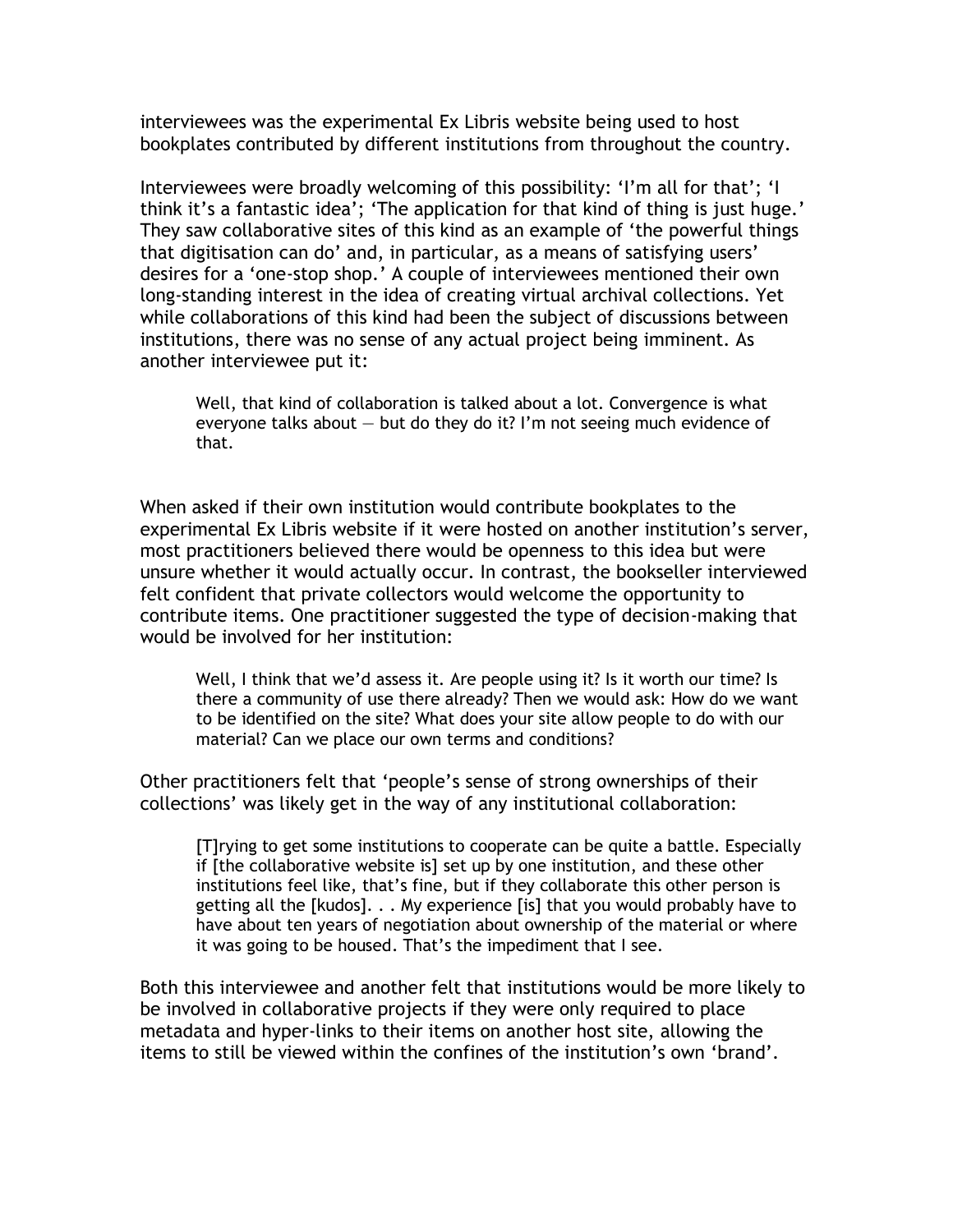We're very uncomfortable about [items from our collection] being housed on a server that's not where our stuff resides. It's a bit of that sense of ownership, and a bit of that sense of responsibility for the material.

As one of the academics observed, it was at 'that human level' of resourcing and ownership issues that the desire for collaboration 'gets tetchy and falls apart.' Similarly, another saw 'all these institutional barriers being thrown up' as the reason why '[digital] media convergence' was not occurring.. Otherwise, she felt, this was "a no-brainer."

### 4.5 Re-use

Facilitating the re-use of archival materials was a central issue for some of the practitioners interviewed. The practitioner most closely involved with Web 2.0 thought that within her professional circle Web 2.0 was subsumed by the 'much larger idea of being able to re-use and release material.' Accordingly, she saw her institution's initiatives in this area as primarily about the wish 'to release material for re-use easily and without a lot of administration on our part.' Another practitioner identified 'that whole re-use, re-purposing kind of thing' as one of the principle benefits offered by Web 2.0, and one of her criticisms of the Ex Libris site was that it was light on these features.

There were also signs that the move towards promoting re-use was creating anxiety within the profession. The practitioner who most identified as an archivist confessed that 'the word "mash-up" still brings a bit of a shudder to me.' He characterized his position as 'this sort of conservative approach that the things we have should stay as the things they are.' He also admitted to feeling ‗a certain proprietary concern' over the items in his charge, and believed that those made available for re-use should not only be fully attributed to their source, but also kept in a manner which, as much as possible, respected their original form. He disapproved of Digital New Zealand's Mix and Match competition, which had encouraged people to experiment with data re-combinations involving cultural heritage material:

I have a problem with people taking the heads off one image and [putting them on another]  $-$  y'know making funky posters out of [our institution's] images. Others say that it doesn't really matter but I haven't quite got there yet.

This interviewee did emphasise that he fully supported moves to allow the public to download high definition images without charge from his institution's online collections. This was despite the fact that there had been 'some conservative reaction' against this from other staff worried that it would make material 'too freely available'. His own position was that it was good to make items more freely available, so long as this was 'under [the] sort of conditions that say you can only do this with it, or you can't do that with it.'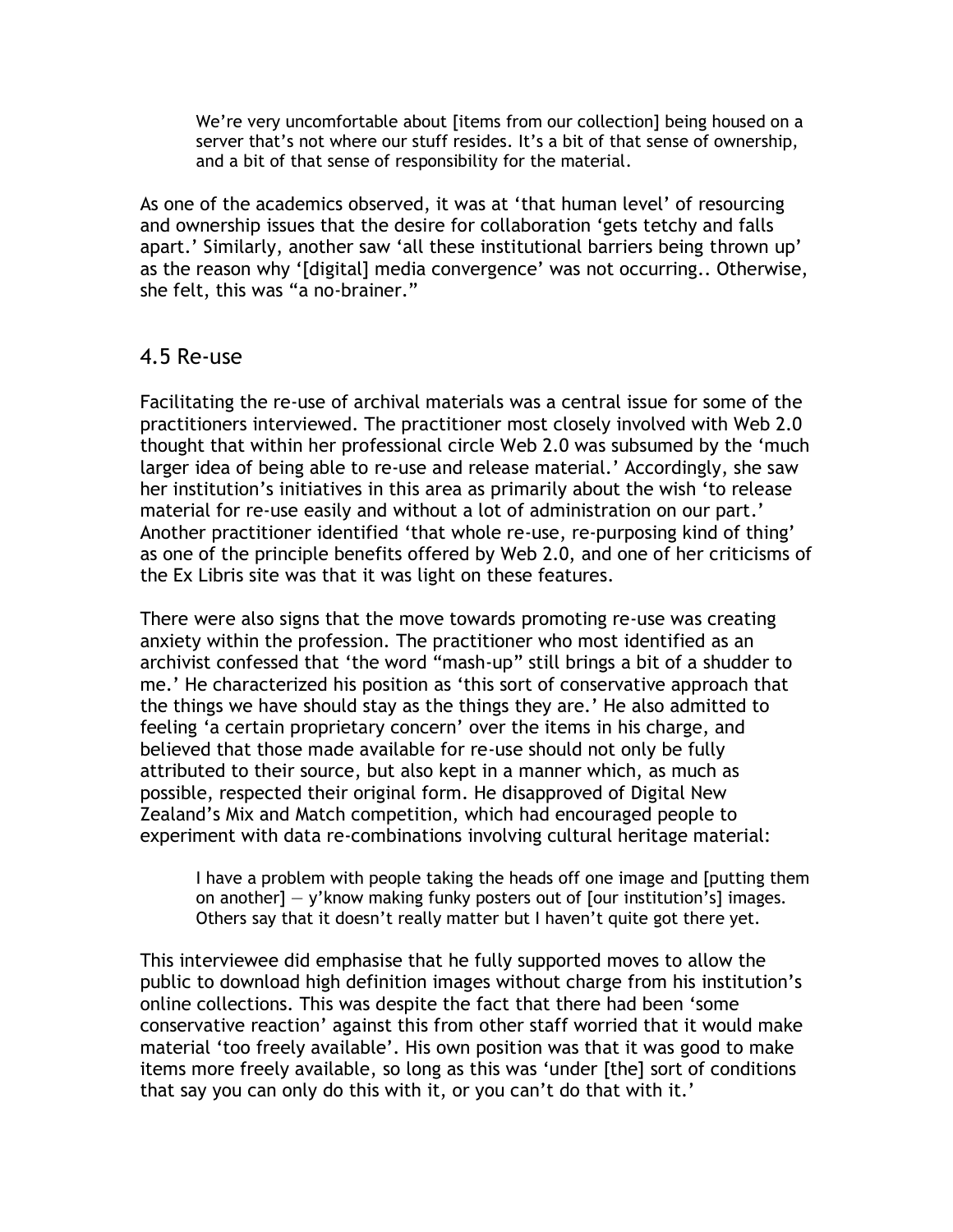His belief in the need for restrictions to govern how an archival item might be re-used was firmly rejected by a number of the other interviewees. As one put it:

What – they're worried that people might use it wrong? I just don't buy into that. I think, y'know, if you start going down that track you're heading towards hegemony or something. Archivists have got a historic mindset, I think, about people understanding things 'correctly'. Well, y'know, what's the issue?

Similarly, one of the practitioners spoken to saw restrictions of this kind as ‗limiting the role of valuable information.' She strongly supported ‗encouraging re-use. . . I don't have the same hang-ups that other people have about that.' Another interviewee expressed surprise at the idea that archivists might think they could possibly control the use of material released in this way. 'If someone wants to pull pieces out of [your collection] and go and do whatever they want with it, you *do* have no control over that. So I think it's kind of a moot point.' She considered mash-ups valuable tools because she liked 'the ability to manipulate layers of information, of genres, formats … *That*, to me, is the key benefit of a digital platform.'

However, the practitioner most closely involved in providing online digital access was sympathetic towards anxieties about re-use. She perceived her own role as finding the right balance between making it easier for the public to gain access to and creatively engage with images held within her institution's collections, and accommodating curators' concerns that these not be used inappropriately. Since the only images her institution had chosen to make available were ones without copyright or donor restrictions attached, she saw its attention as having become focused instead upon managing what she described as 'intangibles': 'Y'know, respect of the item, of the subjects of the item, cultural sensitivities. . .' As a 'general all-purpose example' of the kind of re-use her institution was striving to preclude, she made reference to an online ‗joke' photograph of Governor George Grey: when viewers ran their cursor across this image, his pants fell down. More broadly, she spoke of the wish to prevent anything that could be seen as 'out of the spirit of the time' and context in which an image was produced. This included any re-presentation of the image that might involve cropping it or overlaying it with another image.

The mechanism for conveying these restrictions was the 'Terms and Conditions' which users must agree to before downloading items. This interviewee was well aware that 'there are limitations as to what you can do with terms and conditions. Y' know, once you've let it out, you've let it out  $-$  the horse has bolted.' She also frankly admitted that there was a certain 'impossibility' to the task her institution was setting itself, while insisting that 'the intent is genuine.' That intent was to foster 'respect' and 'rais[e] awareness' of the value and dignity of the historical resources her institution held, and the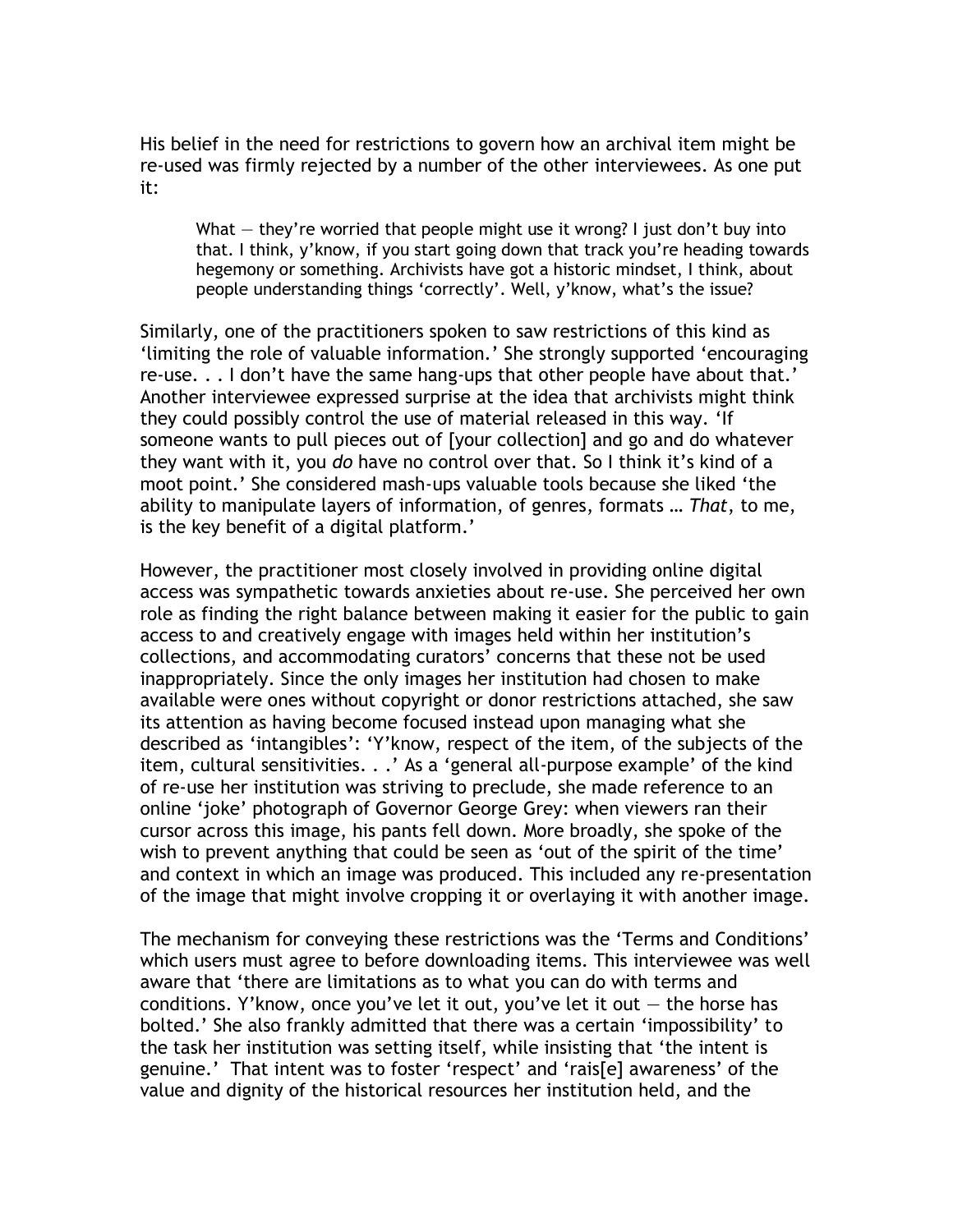people whose past lives they recorded. She also saw measures to influence how items digitally released to the public were subsequently re-used, as necessary to prevent any counter-reaction. 'Things could go very negatively in the other direction. We might suddenly start not digitizing lots of images.' She felt that 'people are torn in our profession' between 'want[ing] to make things available — that's what we're here for' and protecting the dignity of their resources – something she saw as becoming increasingly difficult in a digital age.

### 4.6 User Comments and Contributions

The ability of users of online digital collections to comment on and add descriptive information to items, as well as to contribute items of their own, can be considered defining practices of Archives 2.0. In principle at least, this kind of functionality was welcomed by all those interviewed. Summarizing the potential benefits of enabling user input, one practitioner noted that it would allow ‗you to build a community of knowledge' around an online collection, to ‗enhance the information value around particular objects', and to ‗create linkages between things that you haven't considered which other people might know about.' Another practitioner observed that while her institution did not have a full-fledged user input mechanism in place, it was 'definitely moving in that direction.' She was enthusiastic about 'the whole idea of encouraging people to contribute to descriptive practice, to correct stuff'; as well as add their own search terms 'which might actually be more instinctive or intuitive for a user'. Other interviewees commented on the potential of allowing users to add their own items to an online repository for growing a collection and uncovering material that might otherwise remain unknown.

The main proviso stipulated by most interviewees was the need for user input to be clearly identified. 'It has to be  $-$  and I suppose it will be  $-$  obviously kept apart from the official bit. Otherwise you end up in a real muddle.' Another interviewee regarded this kind of demarcation as integral to the whole Archives 2.0 concept:

I believe it's a theme in Archives 2.0 that if you have your user comments and you have your user contributed material, you make it very clear what's that, and what's yours. So you have them alongside but, y'know, you [distinguish them]. . . Interlinked but still quite separate.

Two of the academics expressed interest in the possibilities presented by a more 'radical' wiki style set-up, in which any distinction between user and staff contributions are blurred. However, both considered that its workability would depend on the specific goals and circumstances of the project.

The other major concern held by most interviewees was the requirement for user input to be regularly monitored. This was seen as necessary for a number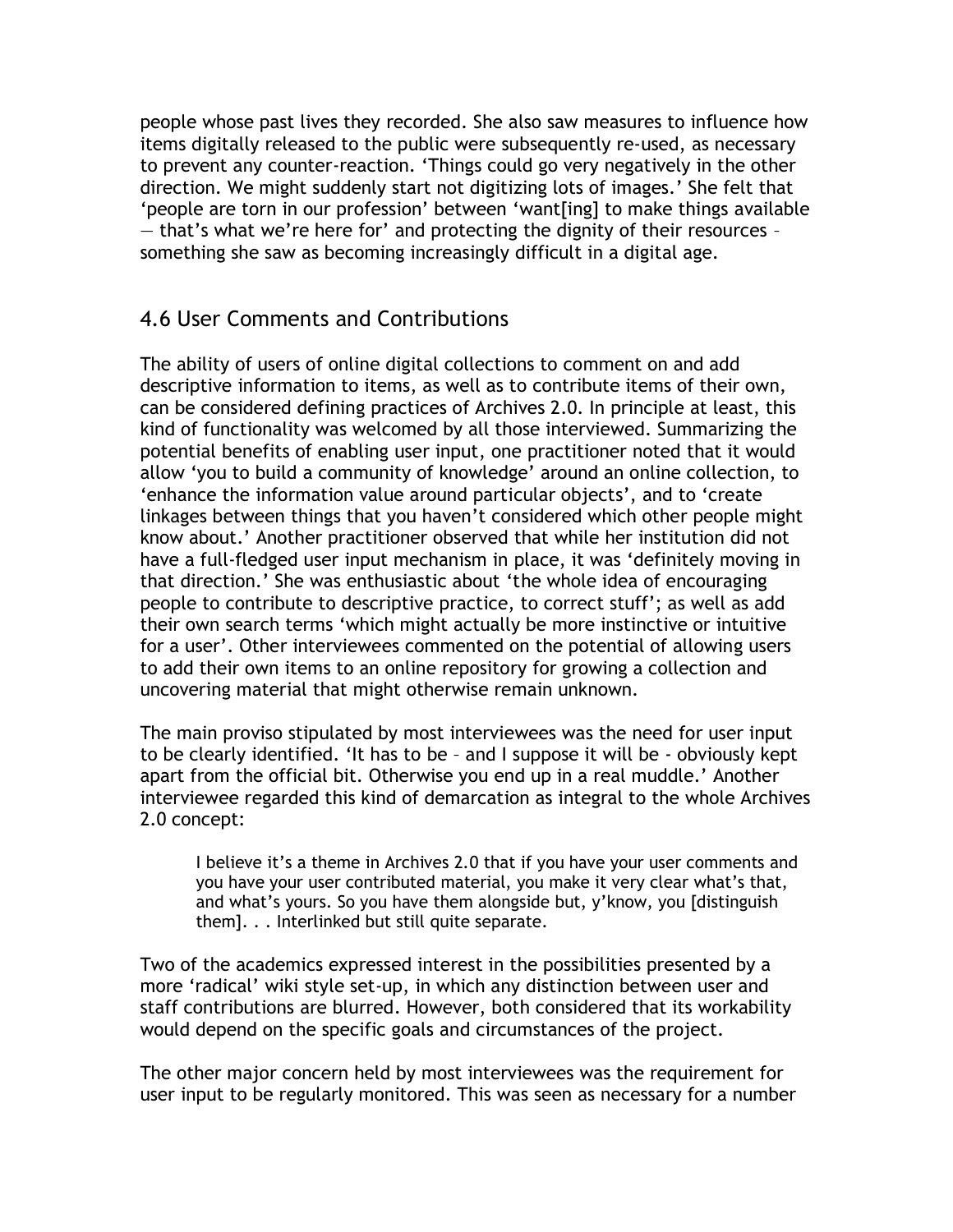of reasons, including having to respond to queries and to keep in check ‗derogatory comments, and things that aren't helpful or . . . misleading.' One interviewee observed that even when user input did not have to be directly mediated, 'the expert on the back-of-house side of things [will still have] to engage with the whole process in order to make sure that it doesn't get too random. . . And that will cause work.' The staff resources needed to oversee user input was a prominent theme in interviews and was identified as a major barrier to Web 2.0 implementation. One practitioner made direct reference to what she saw as the large amounts of work involved in supervising the user comments and user contributions features on the prototype Ex Libris site:

Yeah, I was thinking if I had been able to do something like this I would be the only person who could monitor it. I don't have staff — and I mean I couldn't do it. Just couldn't do it; just wouldn't have the time. And it would have to be, y'know, they'd have to employ someone part-time or however long it took to do it and there's no way at the moment that there's any money. So, yeah, I see that as quite a big problem.

In contrast, another interviewee cautioned against practitioners getting too ‗hung up on' the idea of Web 2.0 taking ‗too much time' to monitor. ‗I think there *is* a need for some moderation and work but I'm just saying: let's not make a mountain out of a mole hole.' She was one of several interviewees who suggested that institutions should place more trust in users to alert them to any contentious content.

### 4.7 Crowdsourcing Metadata

With regard to user input, what interviewees were most interested in was its potential for adding to or correcting metadata. Web 2.0 applications were regarded as a crowdsourcing mechanism for leveraging the knowledge of archival users and using this to enhance or complete a collection's records.

In the opinion of one interviewee this was 'definitely the way of the future' for archival institutions, since they 'simply haven't got the resources to make archives all that accessible' on their own. The information they currently provided online about their collections was generally restricted to 'high-level descriptions, often just accession records,' limiting findability and use. At the same time, researchers who were actually using these collections often possessed in-depth knowledge about aspects of it. As this interviewee lamented, ‗that stuff is just lost. It's lost.' Her own experience as a researcher was that within a Web 1.0 environment, those wishing to add or correct something in an online finding aid were often discouraged.

[T]here are lots of barriers to getting that information there as metadata. You have to email someone, and that someone has to be receptive to what could come across as a criticism of their work. . . Or else, y'know, these people are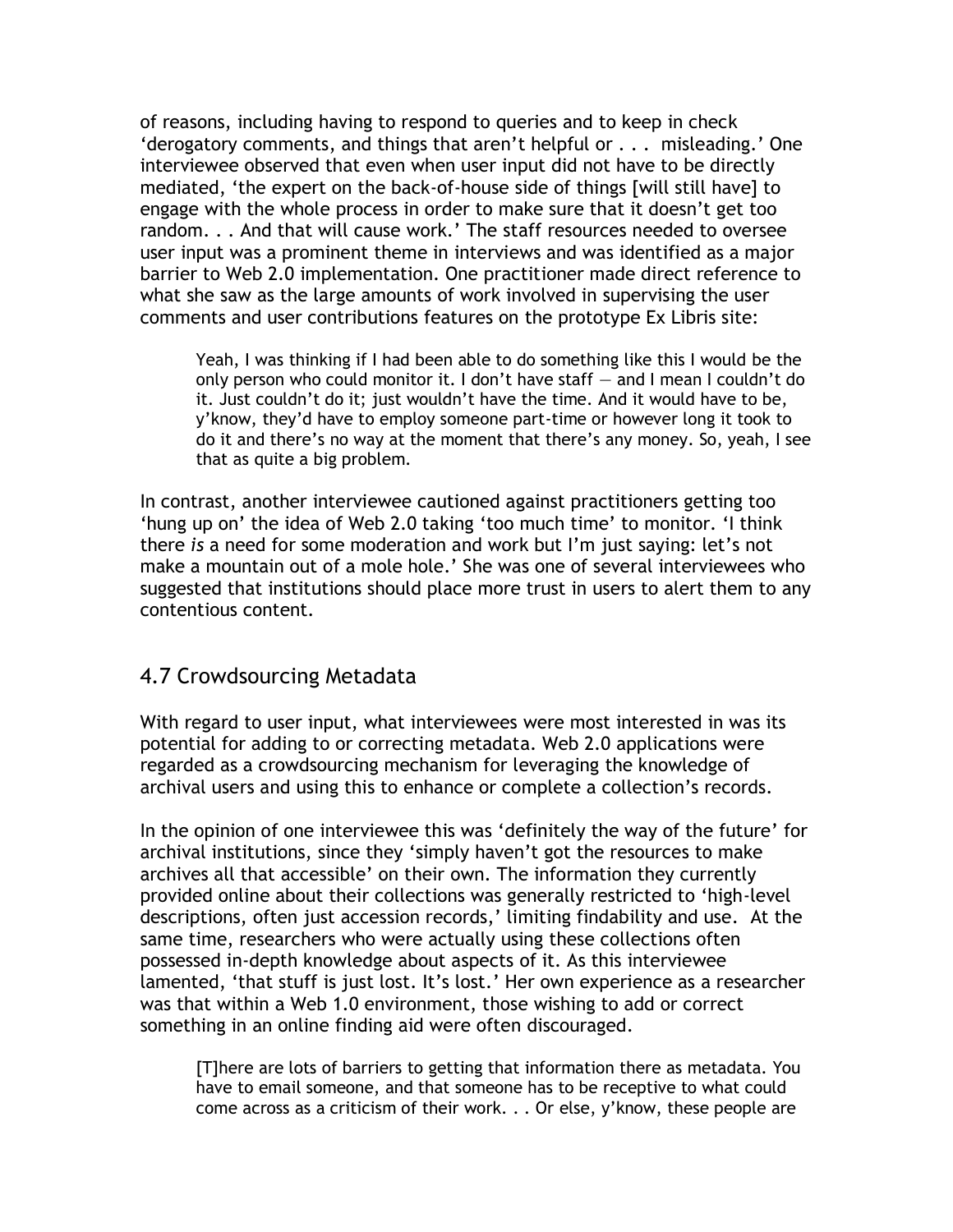nearly always very busy [so they may never get around to making the changes. This] becomes a put off. . . If[, however,] you can add something, a comment yourself, and if you know that comment's going to stay there and it's going to be searchable, then you feel inclined to make the effort.

While all those interviewed thought it helpful for users to be able to append information in this way, most also believed this required close monitoring. This was not just to address misinformation, but also to acknowledge and make practical use of contributors' efforts. The general view was that worthwhile information needed at some stage to be verified for accuracy and incorporated back into the archives' official metadata.

One of the reasons for moderation is that at some point you might want to actually ‗repatriate' some of that data *in* as authorized data, validate it and check it, and I think that's really the most useful role for librarians or archivists in terms of [monitoring user input]. . .I think that's a really good use of people's time.

Other interviewees emphasized the need to show contributors respect. For one, the issue was less about institutions *having* to monitor user comments, than about deciding what they were going to do with them: 'Is it going to respect the people who are the purveyors of the comments and revise the main text? Or are they just going to see it as chatter on the side?' Another interviewee echoed this sentiment, while also worrying about how timeconsuming verifying these contributions might prove:

The concern for our curators and arrangement and description staff is that people will feed back a lot of information. They'll say this is my greatgrandfather, and they did this and they did that. And we want to take advantage of that [information] and bring it back into our home systems. But of course there's work [involved] in order to at least moderately assess the authority of that person to say that thing. . . [On the one hand,] we don't want to have to do a lot of original research to verify that [information]. But on the other hand, we want to get something out of the experience for us as an institution, and that kind of information is really precious.

### 4.8 Authority Control

The perceived need to diligently monitor and validate user input is closely related to wider issues of authority control. Having traditionally prided themselves on the accuracy and authenticity of their information, many archivists are concerned that Web 2.0 features might cause large amounts of unreliable data to be placed on their websites. This could undermine the overall credibility of a collection and lead to a situation in which researchers no longer trust these resources. This position was well summarized by an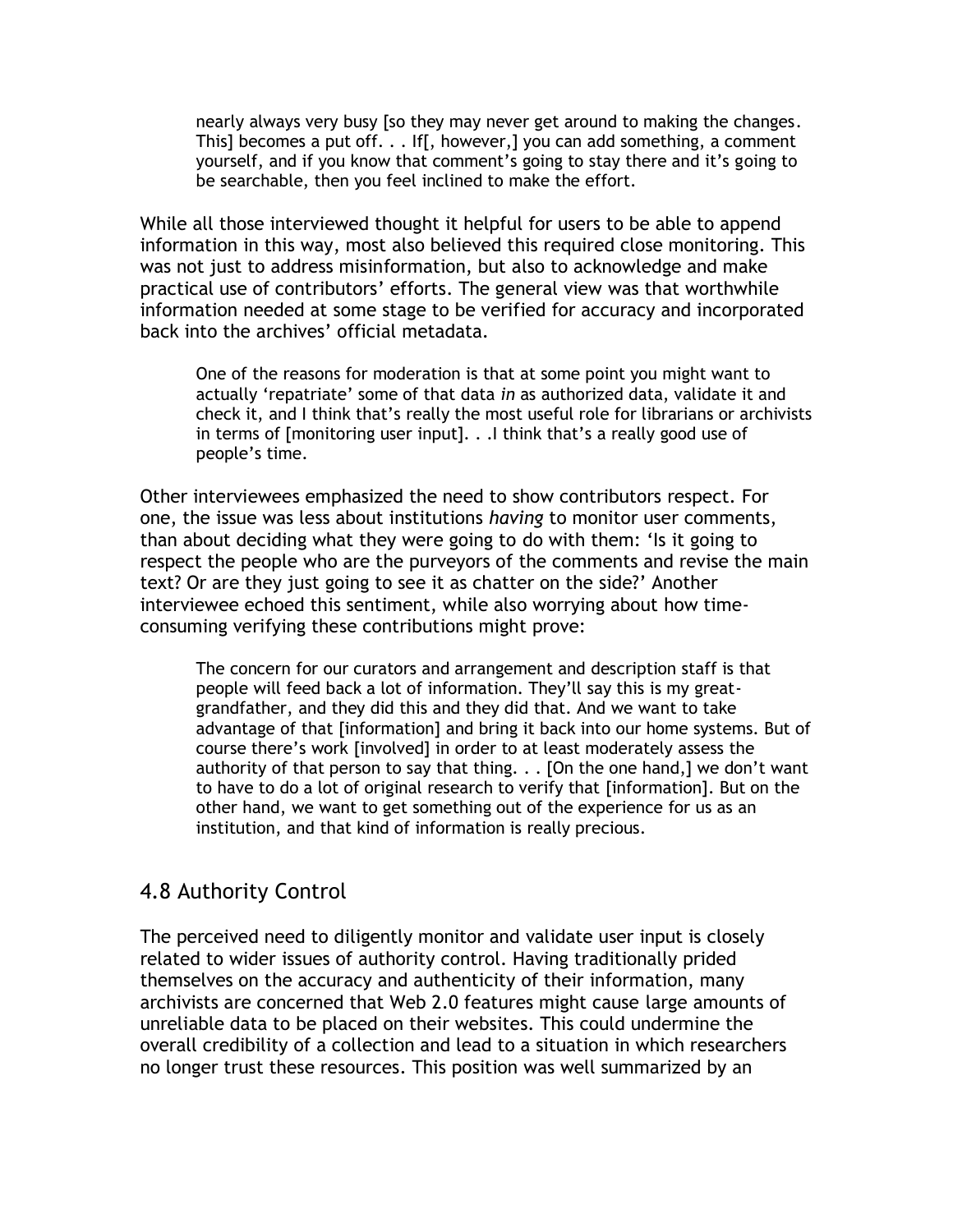academic who acknowledged her own disinclination to consult sites with large amounts of user-contributed information. This was because she had

this authority thing about information. . . in that I want to be sure that the information I'm looking at is authoritative. . . [However,] if I knew that the material that's been uploaded [by users] was regulated, then I'd be more likely to use it. But that would also depend on who was regulating the site. I mean if it was the local archivist and they'd developed this site and you could contribute and upload information and material – and I knew that that site, that material, was being regulated by *that* archivist - then I'd be much more willing to use the information there.

There's [a certain level of] trust [required] and I think that, with the archival profession, there's an element of trust and respect for their skills and that level of authority that they have over their materials, and the way that they know their collections. Whereas, y'know, if it was just Joe Bloggs down the road doing it, regardless of the professionalism of the site and the materials they used and the information on there  $-$  to me it still doesn't have that same stamp of authority.

A couple of the other interviewees took issue with this attitude. 'I don't buy into this whole 'We've got to protect our authority" thing,' observed one, ‗because, frankly . . . I find so many errors in archives metadata. It *isn't* authoritative.' The other was equally dismissive of 'this whole fixation on authority. Authority is in the eye of the beholder, of the person in control.' Both made reference to postmodernist perspectives to suggest that many archivists remained stuck in an outdated positivist mindset. One felt there was

this sort of unrealistic idea about evidence in the archives community. We still equate it with the notion of proof, of really hard evidence. But evidence is not like that, sometimes it's highly subjective, highly interpretive.

The other posed the question:

What are facts anyway? They're contextually-based — and even more so within an institutional setting. You can have the same object, described ten different ways, used twenty different ways, and people have different informational needs and different information perceptions about that same thing. So who's to say your description is any better or more authoritative than mine?

Both identified a problem with archival institutions thinking 'they [had] too much at stake in providing the ultimate information. They think they're the guardians of that information in toto.' They saw a need for archivists to 'get off their pedestals,' 'loosen their grip,' and allow 'multiple perspectives' to emerge. Researchers should be trusted to make their own judgements about a contribution's worth, regardless of whether it has the imprimatur of institutional authority. With reference to the Ex Libris site, one interviewee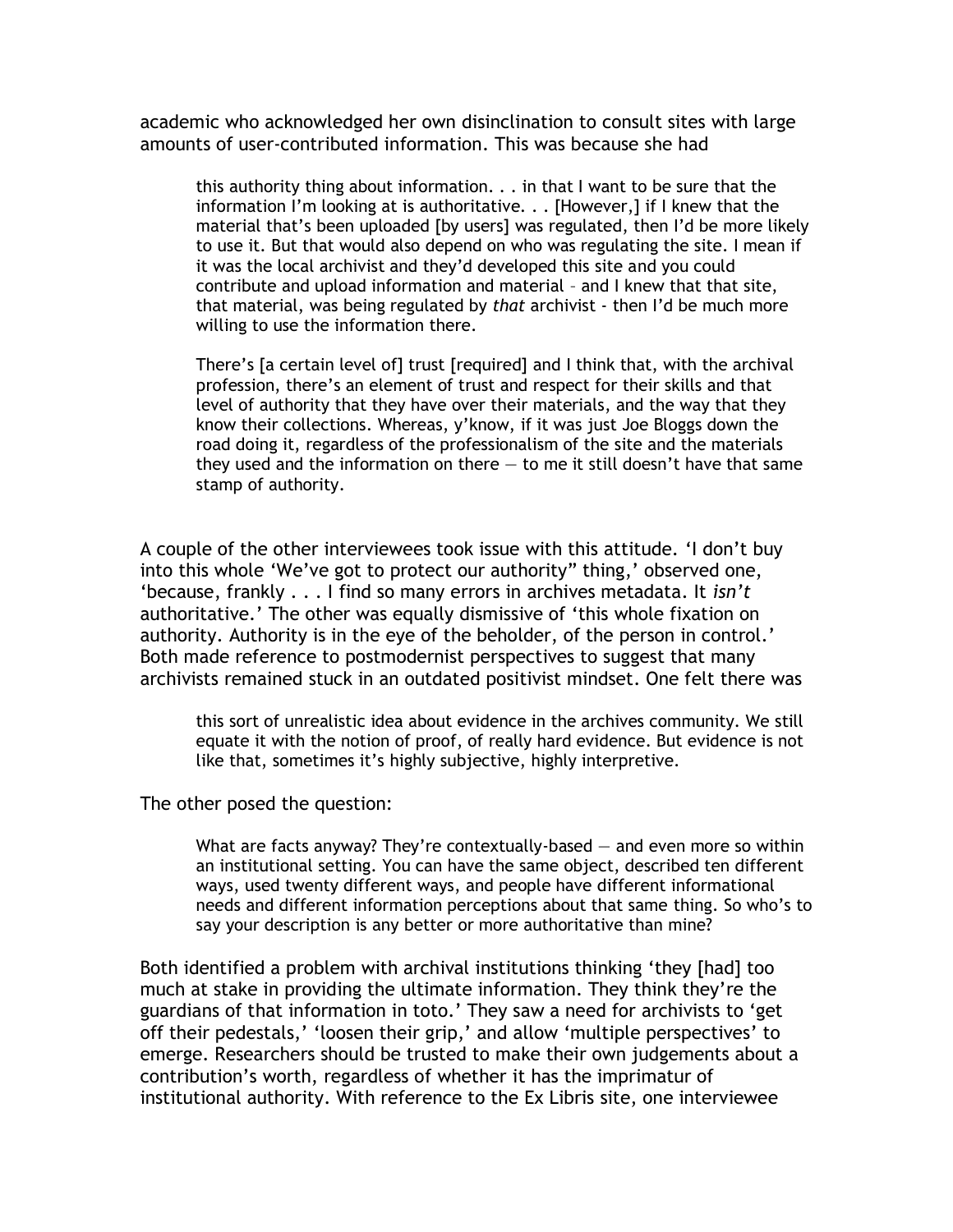noted that in her experience as a print historian, some of the most valuable information came from private book collectors. This concurred with the views of the antiquarian bookseller, who confessed to never having consulted an institutional cultural heritage website. Instead, he relied for his research on community-regulated websites maintained by collectors and bibliophiles.

#### 4.9 Improving User Input Management

The major criticism most often made about the prototype Ex Libris site was that its ‗Comments' feature was too basic to allow information from users to be effectively solicited and organized. It was pointed out that the word Comments on its own was too vague an instruction to encourage people to add or correct metadata, rather than just post feedback of the 'this is awesome' kind. It was suggested that a simple ‗Do you have any information to add to this?' would help to direct contributions better, and avoid mundane 'clutter'.

Some interviewees suggested going further. Rather than a single space for adding content to an item, they wished to see user input being directly attached to specific metadata fields. One of the practitioners happened to know important information that was missing from the metadata for one of the bookplates on the Ex Libris site, but was deterred from adding this by the unstructured character of the 'Comments' feature:

It was frustrating for me that the only place you could contribute was in the "Comments" thing, whereas you actually want to be quite specific. . . [I found it] kind of a disincentive to [have] to write in the "Comments" that this [information] was relating to that field, whereas I expected to link directly to where I wanted to add value.

She felt that being able to directly add content in this way would convey to users a sense that their input was 'really valued.' It would also save on staff time:

Because the other thing is that [having a single space for "Comments"] means you've got work to do, you've got to read the comments and figure out what you're going to do with [them]. Whereas if [user input is] attached to a field even if it's a local version of an authorized field - then it's going to go exactly where it needs to go and you don't need to intervene. Because frankly we don't have enough time  $-$  y'know we could be off solving copyright problems or something.

This view was echoed by others. One interviewee said that she would ‗love to see more encouragement for user-contributions to be in the form of structured data.' This would not only render the data 'more useable' by allowing it to be directly placed where it was relevant, but would also provide contributors with ‗a prompt. . . and an incentive (it's a helluva lot quicker to add a name to a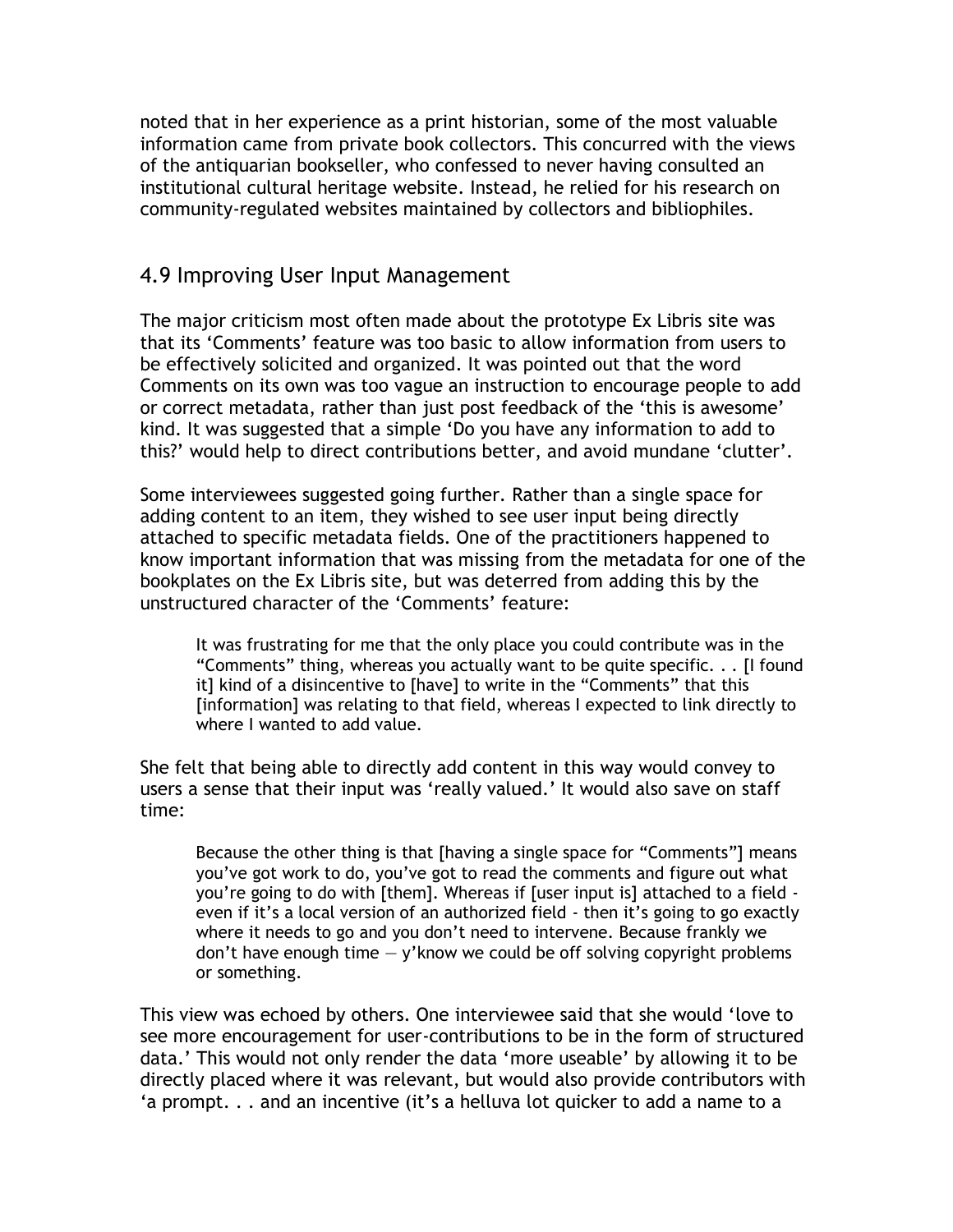field than it is to write a comment).' This interviewee was also keen on the idea of archival websites identifying the provenance of their metadata. As a researcher, she was annoyed that online collections generally neglect to credit the source of their information. 'I am constantly having to email people and say, y'know, where did this date come from? How do you know?' Often they were unsure, which this interviewee saw as indicative of an 'authority mindset: we say it, you believe it.' If both official and user-contributed metadata were managed as records – meaning that information included the context of its creation - researchers would be empowered to make their own assessments of worth. Provenance information of this kind could be kept 'behind' the item page itself, so that it could be viewed only by those wishing to access it.

A couple of other interviewees made similar suggestions about ways Archives 2.0 could better exploit the flexibility of electronic media by providing users with more options about the kinds of information they accessed. One argued that there was a need to get away from 'this card catalogue mentality where we think it all has to be packaged up on one card or screen.' Instead, online collections should be letting 'people come in and select the angle  $[...]$  that's of interest to them.' Another interviewee spoke in terms of a vertical model where information would be stratified according to the degree it had been validated. A 'filtration system' would allow some contributions over time to drop down to the most authorized level while still retaining a multiplicity of views:

It shouldn't be either/or  $-$  y'know? It should be layered. It's like maintaining the archival integrity of the collection, series, whatever, but yet still enabling that sort of openness and that democratized access as another layer on the top.

### 4.10 Crowdsourcing Correction and Transcription

Many interviewees regarded crowdsourcing the labour of online volunteers to correct Optical Character Recognition (OCR) text, or to transcribe handwritten manuscripts, as a potentially useful application of Archives 2.0. Several made positive reference to the popular newspaper correction service found on Trove, the website of the National Library of Australia. This enables online researchers to correct the errors they inevitably come across in the OCR text accompanying digitized newspaper articles, facilitating ease of reading and accurate searching. Most interviewees saw this crowdsourcing technique as a practical tool for enhancing the quality of the resources archival institutions provided online, while minimizing workload on their own staff. It was also seen as a worthwhile way of promoting a collection and developing a community of interest around it.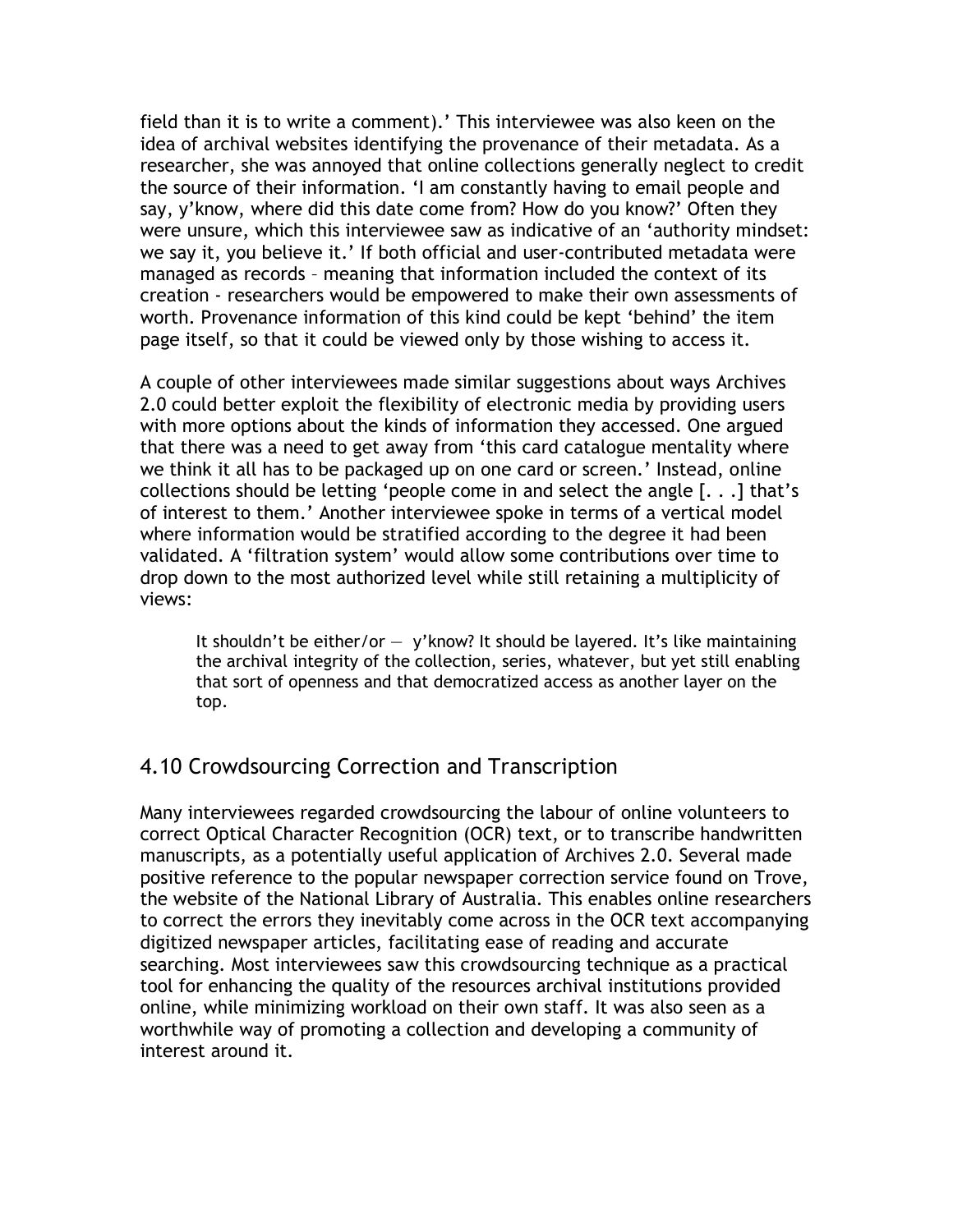Using the crowdsourcing model, [Trove] are bringing communities online  $$ which is everybody from genealogists, to just interested newspaper readers, to full-blown researchers who, as they're using those texts, are making the changes as they go. So a *much* more interactive environment [than what we currently find in New Zealand].

Another interviewee was interested in the way Trove encouraged participation by ‗game-ifying' its newspaper correction service. Not only are text correctors accorded recognition by being able to identify themselves, but a 'Leader Board' ranks the most prolific contributors — introducing an element of friendly competition. This interviewee saw ‗game-ifying' initiatives as a useful way of building up user communities around Web 2.0 sites.

A related form of crowdsourcing that is gaining traction overseas is ‗collaborative transcription.' This involves large numbers of online volunteers giving up small amounts of their time to transcribe handwritten manuscripts a task that otherwise entails a major investment of labour by archival staff. A couple of the practitioners interviewed had never come across this concept before and expressed some wariness about it:

No, I have no experience of that. But how would you know who got it right? You would almost need an editor  $-$  and that could be quite a bit of work.  $\ldots$ 

Another made the point that great care would need to be exercised over what documents you placed online because of the ease with which sensitive passages could be overlooked when dealing with handwritten manuscripts. Other interviewees, however, expressed great enthusiasm for this idea, even bringing it up in advance of being asked about it:

I think those transcription things have got *brilliant* potential. Look, they've got potential for both opening up the content, but also they're just amazing marketing tools.

This interviewee felt that diaries, in particular, could prove attractive to usersas-transcribers, drawing them into connecting with and caring about a collection: 'I mean so much of this stuff is better than novels  $-$  people will get hooked in!' Another interviewee was also keen on the idea of collaborative transcription and of using it to engage users with diary collections. Currently, he was encouraging supporters of his institution to participate in a more traditional fashion by transcribing diary entries in a reading room. This kind of established practice was seen by another interviewee as a useful hook for persuading institutions to develop policy in this regard  $-$  as collaborative transcription could be presented as an extension of the sort of volunteer help that had gone on in the past ('In lots of libraries that's the hard bit: getting the library to agree on policy!').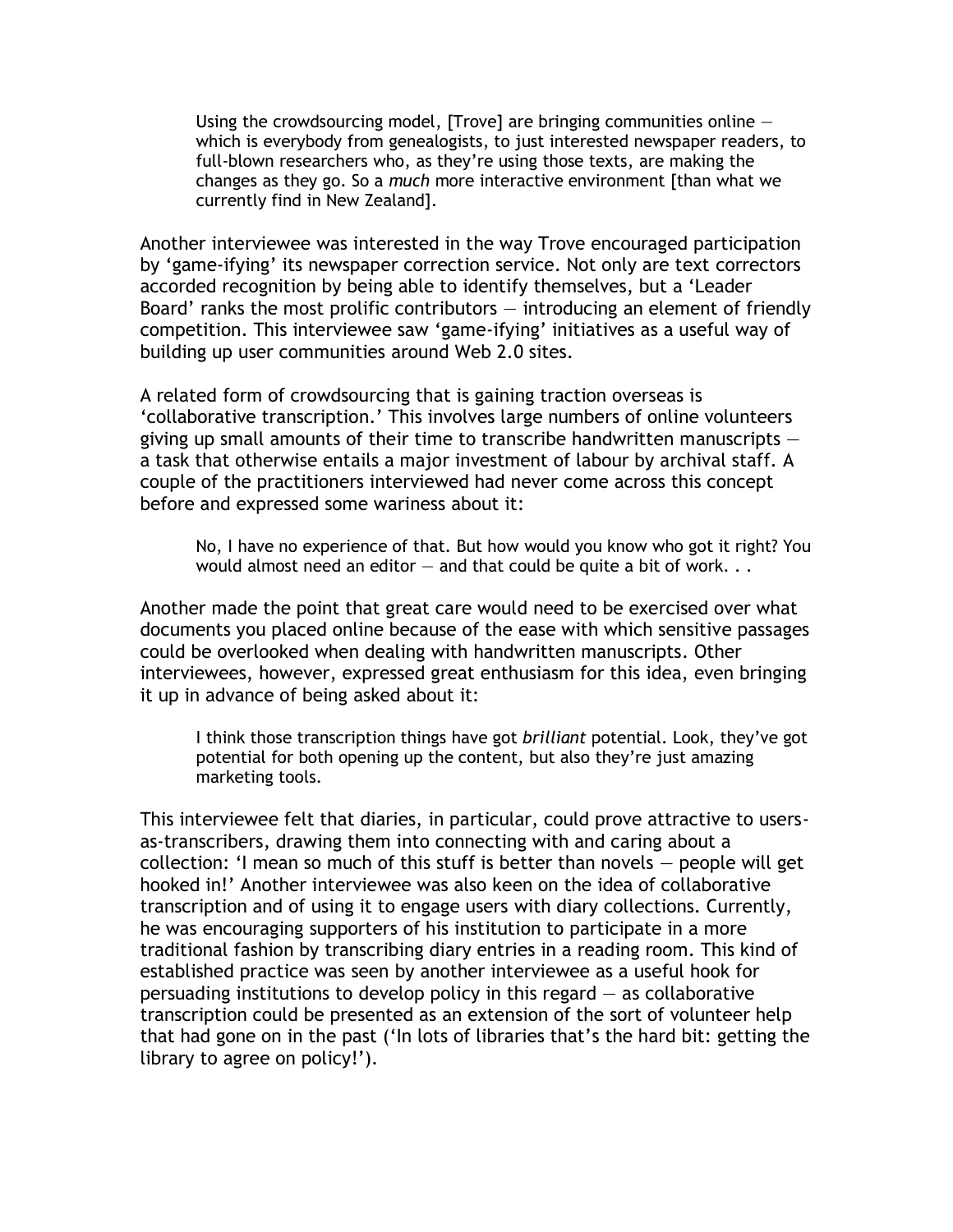### 4.11 Response to Ex Libris Website

Interviewees provided plenty of constructive criticism and suggestions for improvement of the Ex Libris site. Some malfunctioning features that had, embarrassingly, been overlooked were reported and basic errors pointed out. One interviewee noted that the ratings feature, which enables users to rate an item between 1 and 5, failed not only to explain the criteria for doing so, but also to indicate which number counted as high. Another expressed her disappointment that only five items could be viewed when choosing to examine bookplates by collection. This was not in fact the case, but it drew attention to the fact that the instruction for viewing more bookplates had been made too small and was poorly placed.

Overall, the general response to the site was positive, although levels of enthusiasm varied. For practitioners from larger institutions for whom the practical value of implementing an Omeka platform themselves was limited, other Web 2.0 options were more likely to engage their professional interests. Not surprisingly, the most enthusiastic reaction to the Ex Libris site came from the two interviewees most directly engaged with its subject matter: the antiquarian bookseller and the scholar of print culture. Both appreciated having rich descriptive content attached to items, and believed there was a definite audience for such a site. The book scholar saw it as having 'a lot of potential for connecting . . . with the wider bibliophilic community' and developing ‗a community of interest' around bookplates. The bookseller felt there was 'a great unanswered interest in bookplates' and that by addressing that need, an interactive online collection like the Ex Libris site 'adds a pulse to it, gives life to our bookplate legacy.'

## **5. Conclusion and Main Findings**

A range of interviewees, with significant differences of interest, professional experience, and knowledge of Archives 2.0, contributed to this research. While there were notable disparities in the views expressed, the overall impression was less of entrenched polarities than of considerable space for consensus. For example, even those who identified most strongly with a conservative position on restricting the re-use of archival resources, were keen on the possibilities they saw offered by Web 2.0. Similarly, those who were most enthusiastic about Web 2.0's potential for transforming the archival environment, also wished to ensure respect for provenance and the dignity of the historical record.

The project's modest scope places obvious limits on the generalizability of its claims. Its sample was small, and neither random nor broadly indicative of those who can be classed as potential users or implementers of a New Zealand Archives 2.0 website. Nevertheless, the rich and nuanced data that the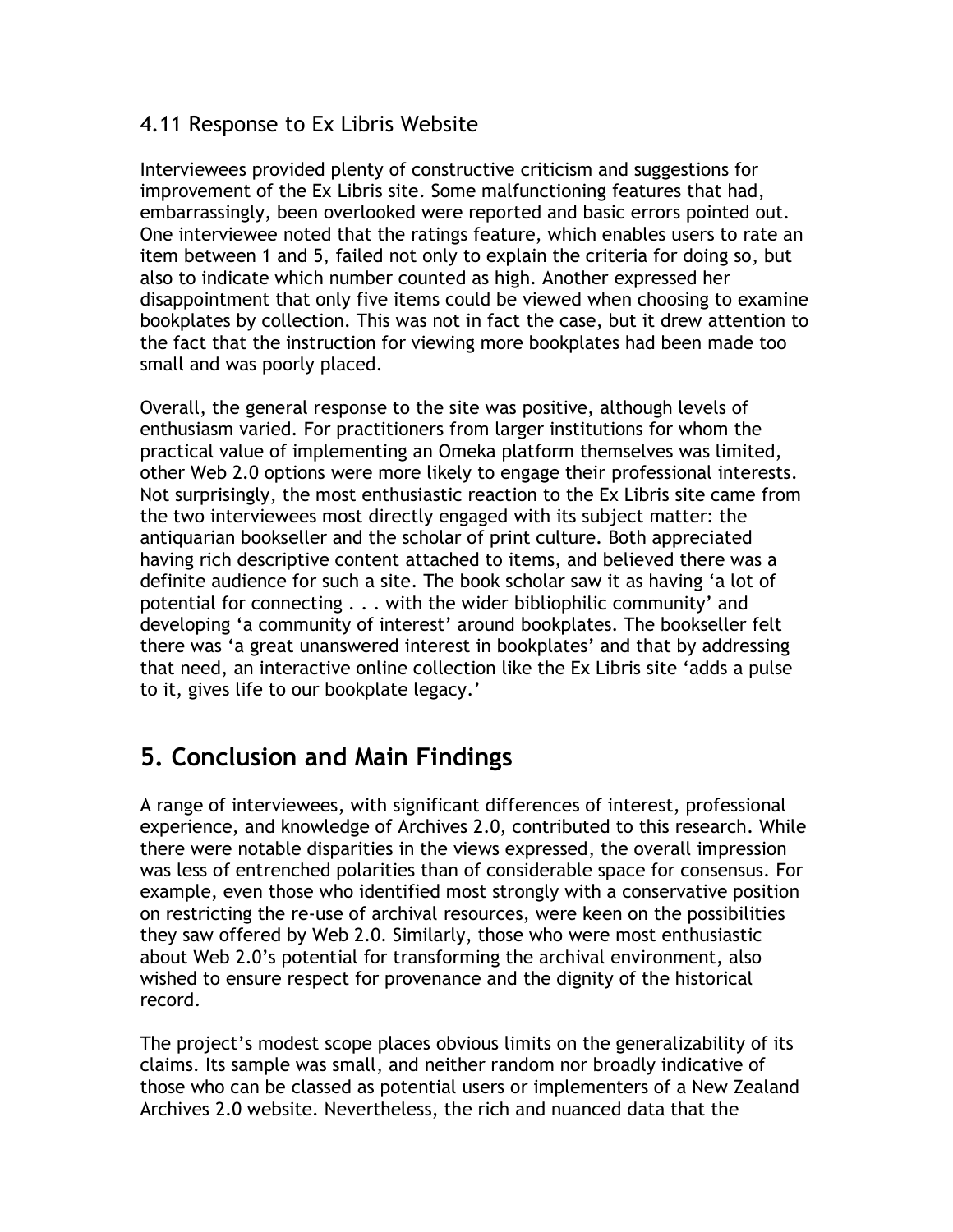interviewees provided about their perception of the relevant issues offers worthwhile insights into current attitudes. The major findings can be summarized as follows:

- There does not appear to be much awareness at present of the term ‗Archives 2.0' amongst practitioners of cultural heritage collections in New Zealand. Neither do there appear signs of this concept emerging as a rallying point for 'democratizing' archives in the way in which it is often seen overseas. There is, however, a widespread awareness of Web 2.0 interactive tools and the possibilities these represent for facilitating user input into online digital collections.
- The general perception is that there exists considerable enthusiasm within the cultural heritage sector for the use of Web 2.0 interactive tools. The general perception is also, however, that there is not a great deal happening on that front at the moment. To some degree that perception is contradicted by evidence of a significant Web 2.0 initiative presently being undertaken by a major cultural heritage institution. That initiative is built around a strategy of using third party providers.
- There is a strong view that resource constraints represent the major impediment to implementing Web 2.0 features on archival websites. There is also a strong view that the current economic climate is preventing more initiatives of that kind. Aspects of organizational culture and a 'traditional' mindset within the archival profession are also seen by some as impediments in this regard.
- There is a perception of a general wish for more institutional collaboration within the cultural heritage sector. However institutions' protectiveness of their own interests and procedures is seen to still present a barrier.
- There is a move towards releasing more digital resources online and facilitating their re-use. At the same time, concerns amongst some practitioners about these resources being used inappropriately is leading to efforts to impose terms and conditions.
- There is a great deal of interest in the idea of using Web 2.0 tools to leverage user knowledge about a collection and enhance its metadata. However, the felt need to monitor and validate this information in order to maintain authority control is seen by many as likely to place a major strain on resources. The idea of crowdsourcing online users to undertake tasks like transcription is likewise seen to have potential but similar reservations apply.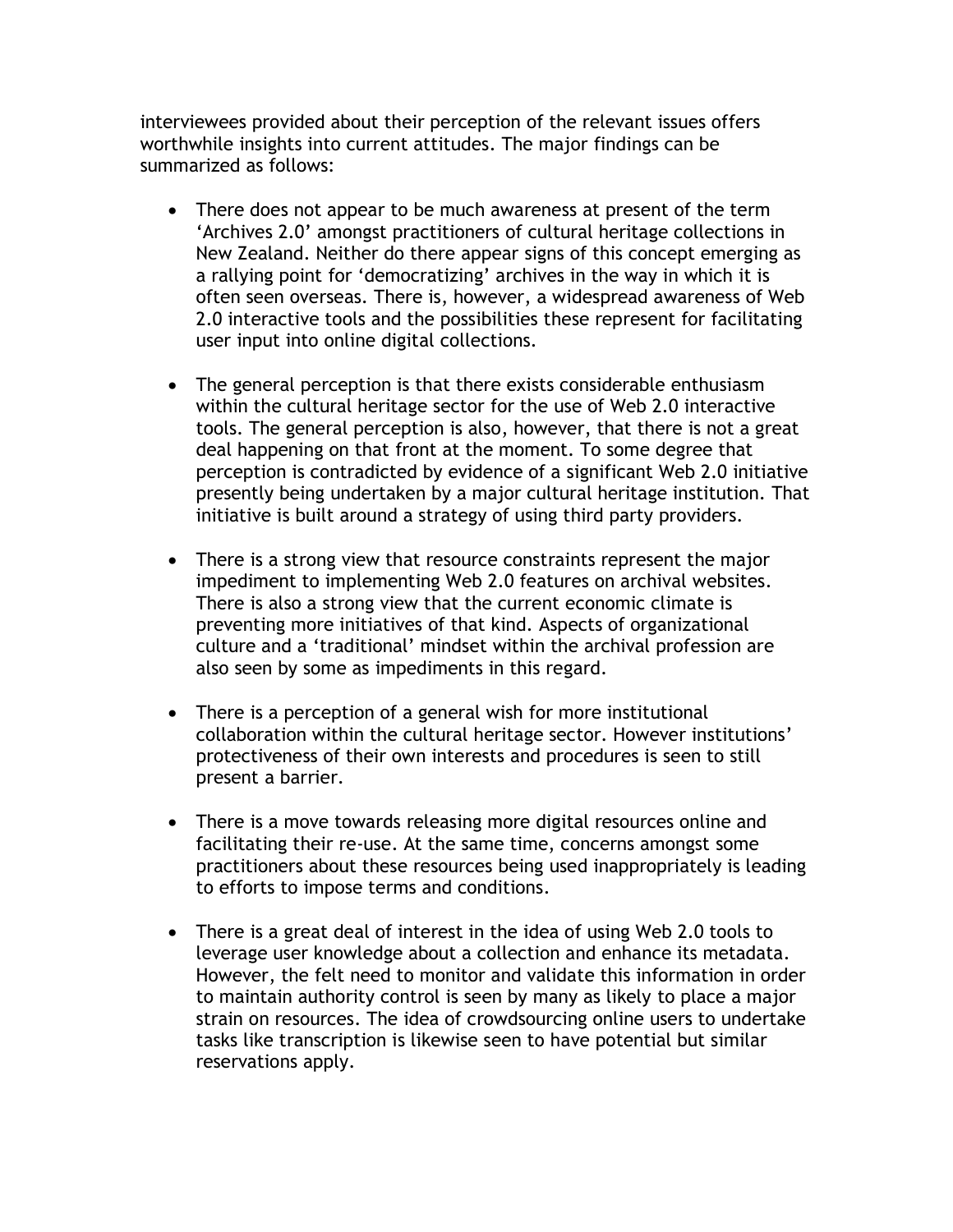- Generic Web 2.0 applications are seen to have considerable room for improvement. In particular there is a wish to see the enabling of user input as structured metadata, rather than in the form of a general comments field.
- The numerous practical suggestions for improvements to the experimental Ex Libris site demonstrated the value of having user consultation on a prototype when developing an Archives 2.0 collection.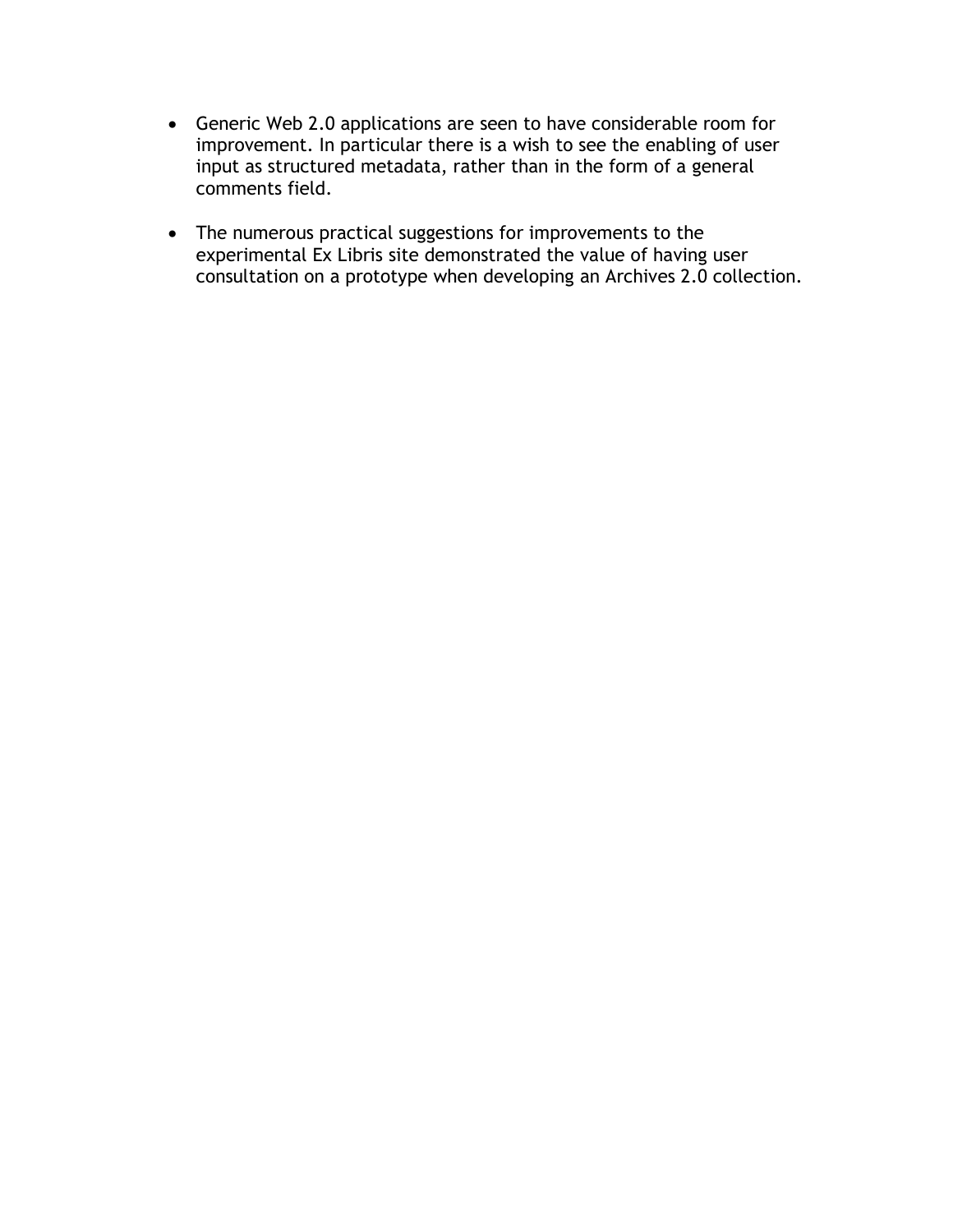## **6. References**

Benkler, Y. and Nissenbaum, H. (2006). Commons-based peer production and virtue. *The Journal of Political Philosophy 14*(4), 394-419.

Blouin, F. X. (1999). Archivists, mediation, and constructs of social memory. *Archival Issues, 24(2),* 101-112. Retrieved from Wilson Web database.

Brothman, B. (2001). The past that archives keep: Memory, history, and the preservation of archival records. *Archivaria 51*, 48-80.

Cook, T. (1990/91). Viewing the world upside down: Reflections on the theoretical underpinnings of archival public programming. *Archivaria 31*, 123- 134.

Cook, T. (2000). Archival science and postmodernism: New formulations for old concepts. *Archival Science 1*(1), 3-24.

Cook, T. (2001). Fashionable nonsense or professional rebirth: Postmodernism and the practice of archives. *Archivaria 51*, 14-35.

Cox, R. J. and the University of Pittsburgh archives students. (2007). Machines in the archives: Technology and the coming transformation of archival reference. *First Monday 12*(11) <http://firstmonday.org/htbin/cgiwrap/bin/ojs/index.php/fm/article/view/2029/1894>

Daines, J. G. & Nimer, C. L. (2009). Web 2.0 and [Archives.](http://lib.byu.edu/sites/interactivearchivist/) The Interactive Archivist: Case studies in utilizing Web 2.0 to improve the archival experience. <http://interactivearchivist.archivists.org/>

Dorner, D. G., Liew, C. L. and Yeo, Y. P. (2007). A textured sculpture: The information needs of users of digitized New Zealand cultural heritage resources. *Online Information Review 31*(2), 166-184.

Duff, W. and Harris, V. (2002). Stories and names: Archival description as narrating records and constructing meanings. *Archival Science 2*, 263-285.

Ericson, T. L. (1990/1991). Preoccupied with our own gardens: Outreach and archivists. *Archivaria 31*, 114-122.

Evans, M. (2007). Archives of the people, by the people, for the people. *The American Archivist, 70*(2), 387-400.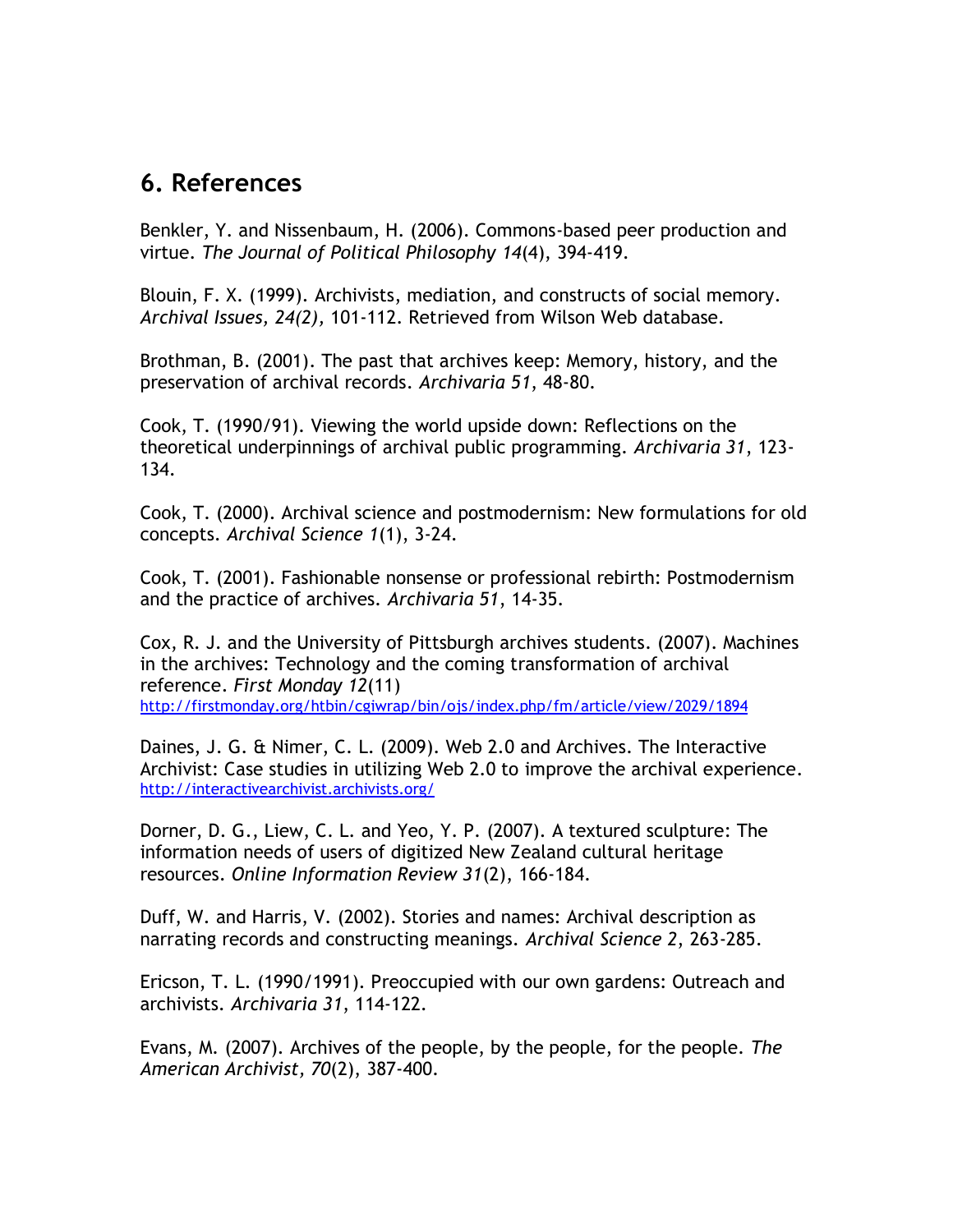Finn, A. (2010). 'An attack on professionalism and scholarship'?: Democratising archives and the production of knowledge. *Ariadne 62*. Accessed at: <http://www.ariadne.ac.uk/issue62/flinn>

Freeman. E. T. (1984). In the eye of the beholder: Archives administration from the users point of view. *American Archivist 47* (Spring), 111-123.

Goulet, Marlene. (2010) Archives 2.0: The next generation websites for archival holdings. Bachelor of Applied Science Thesis, Haute Ecole de Gestation de Geneva, Information Science Faculty. Accessed at: [http://doc.rero.ch/lm.php?url=1000,41,9,20101110095030-VL/TDB\\_2120.pdf](http://doc.rero.ch/lm.php?url=1000,41,9,20101110095030-VL/TDB_2120.pdf)

Grabowski, J. J. (1992). Keepers, users, and funders: Building an awareness of archival value. *American Archivist 55*(3), 464-472.

Harris, V. (1997). Claiming less, delivering more: A critique of positivist formulations in archives in South Africa. *Archivaria, 44,* 132-141.

Hedstrom, M. (1998). How do archivists make electronic archives usable and accessible? *Archives and Manuscripts 26*(1), 6-22.

Huvila, I. (2008). Participatory archive: Towards decentralized curation, radical user orientation, and broader contextualization of records management. *Archival Science 8*(1), 15-36.

Jenkinson, H. (1980). *Selected Writings of Sir Hilary Jenkinson* (Gloucester [Eng.]: Allan Sytton).

Jimerson, R. C. (1989). Redefining archival identity: meeting user needs in the Information Society. *American Archivist 52*(3), 332-340.

Kennedy, M. (2009). Cautionary Tales: Archives 2.0 and the diplomatic historian. *Ariadne 61*. Accessed at: <http://www.ariadne.ac.uk/issue60/kennedy/>

Ketelaar, E. (2003). Being digital in People's Archives. *Archives and Manuscripts 31*(2), 8-22.

Ketelaar, E. (2008). Archives as spaces of memory. *Journal of the Society of Archivists, 29*(1), 9-27.

Liew, C. L. (2006). Online cultural heritage exhibitions: a survey of strategic issues. *Program 40*(4), 372-388.

Light, M. and Hyry, T. (2002). Colophons and annotations: New directions for finding aids. *The American Archivist 65*(2), 216-230.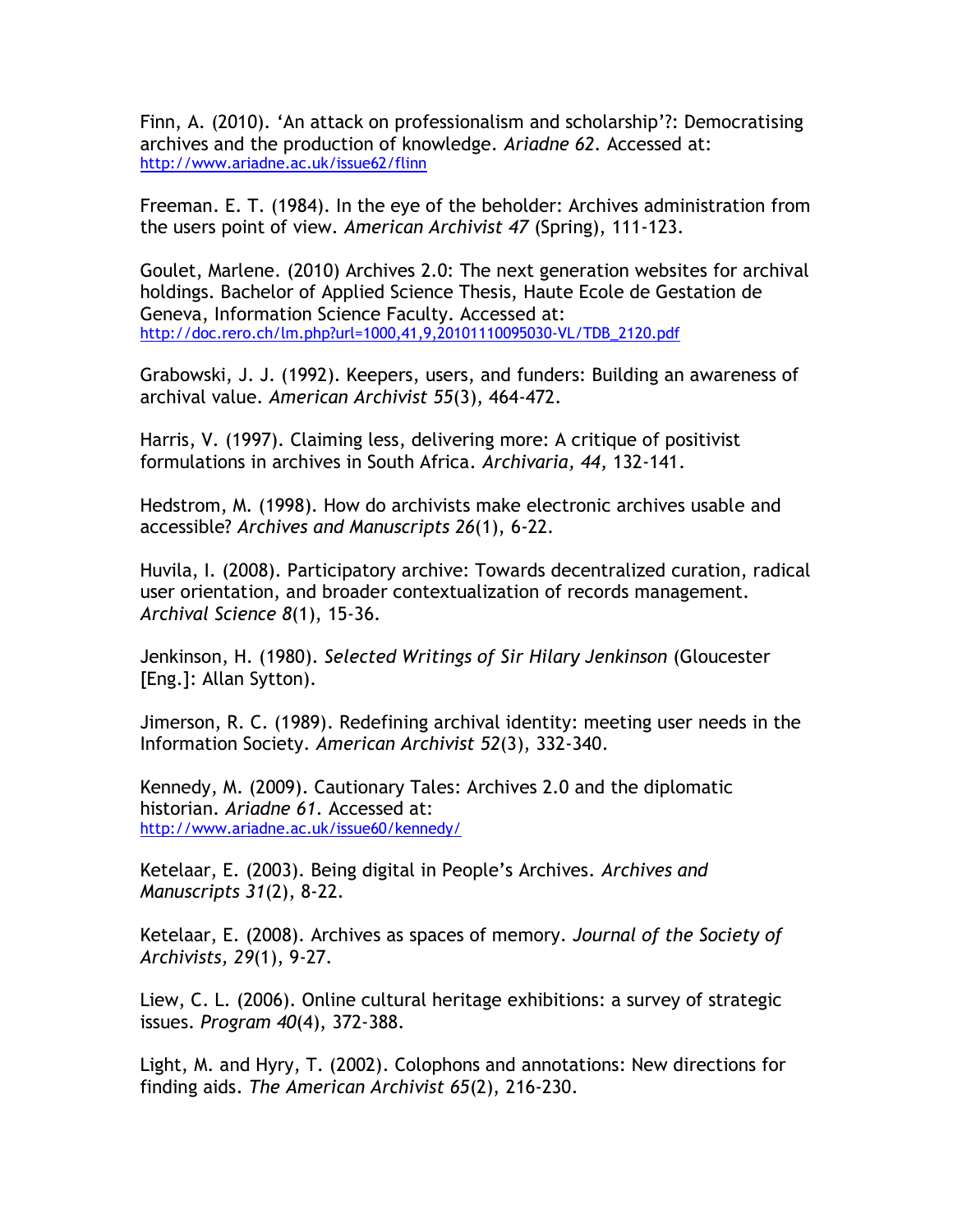Krause, M. and Yakel, E. (2007). Interaction in virtual archives: The Polar Bear Expedition Digital Collections next generation finding aid. *The American Archivist 70*(2), 282-314.

Madden, M. and Fox, S. (2006). Riding the waves of ‗Web 2.0'. Pew Research Center Publications [online]. Accessed at: <http://pewresearch.org/pubs/71/riding-the-waves-of-web-20>

Malbin, S. L. (1997). The reference interview in archival literature. *College and Research Libraries 58*(1), 69-80.

Miller, P. (2005). Web 2.0: Building the new library. *Ariadne 45.* Accessed at: <http://www.ariadne.ac.uk/issue45/miller>

Nesmith, T. (2002). Seeing archives: Postmodernism and the changing intellectual place of archives. *The American Archivist 65* (Spring/Summer 2002), 24-41.

Nogueira, M. (2010). Archives in Web 2.0: New opportunities *Ariadne 63.*  Accessed at [www.ariadne.ac.uk/issue63/nogueira](http://www.ariadne.ac.uk/issue63/nogueira)

Normore, L. (2003). Studying special collections and the Web: an analysis of practice. *First Monday: Peer-Reviewed Journal on the Internet 8*(10). Accessed at: [http://131.193.153.231/www/issues/issue8\\_10/normore/index.html](http://131.193.153.231/www/issues/issue8_10/normore/index.html)

Notess, G. R. (2006). The terrible twos: Web 2.0, Library 2.0, and more. *Online 30*(3), 40-42.

Palmer, J. (2009). Archives 2.0: If we build it will they come? *Ariadne 60*. Accessed at <http://www.ariadne.ac.uk/issue60/palmer/>

Palmer, J., Stevenson, J., et al. (2011). *Archives Hub Blog* [Online blog]. Accessed at: <http://archiveshub.ac.uk/blog/>

Reason, P. and Bradbury, H. (2008), *Handbook of Action Research:*  Participatory Inquiry and Practice, 2<sup>nd</sup> ed., Sage Publications, London.

Ridolfo, J., Hart-Davidson, W., and McLeod, M. Balancing stakeholder needs: Archive 2.0 as community centered design. *Ariadne 63*. Accessed at: <http://www.ariadne.ac.uk/issue60/ridolfo-et-al/>

Rosenbusch, A. (2001). Are our users being served? A report on online databases. *Archives and Manuscripts 29*(1), 44-61.

Samouelian, M. (2009). Embracing Web 2.0: Archives and the newest generation of web applications. *The American Archivist, 72*, 42-71.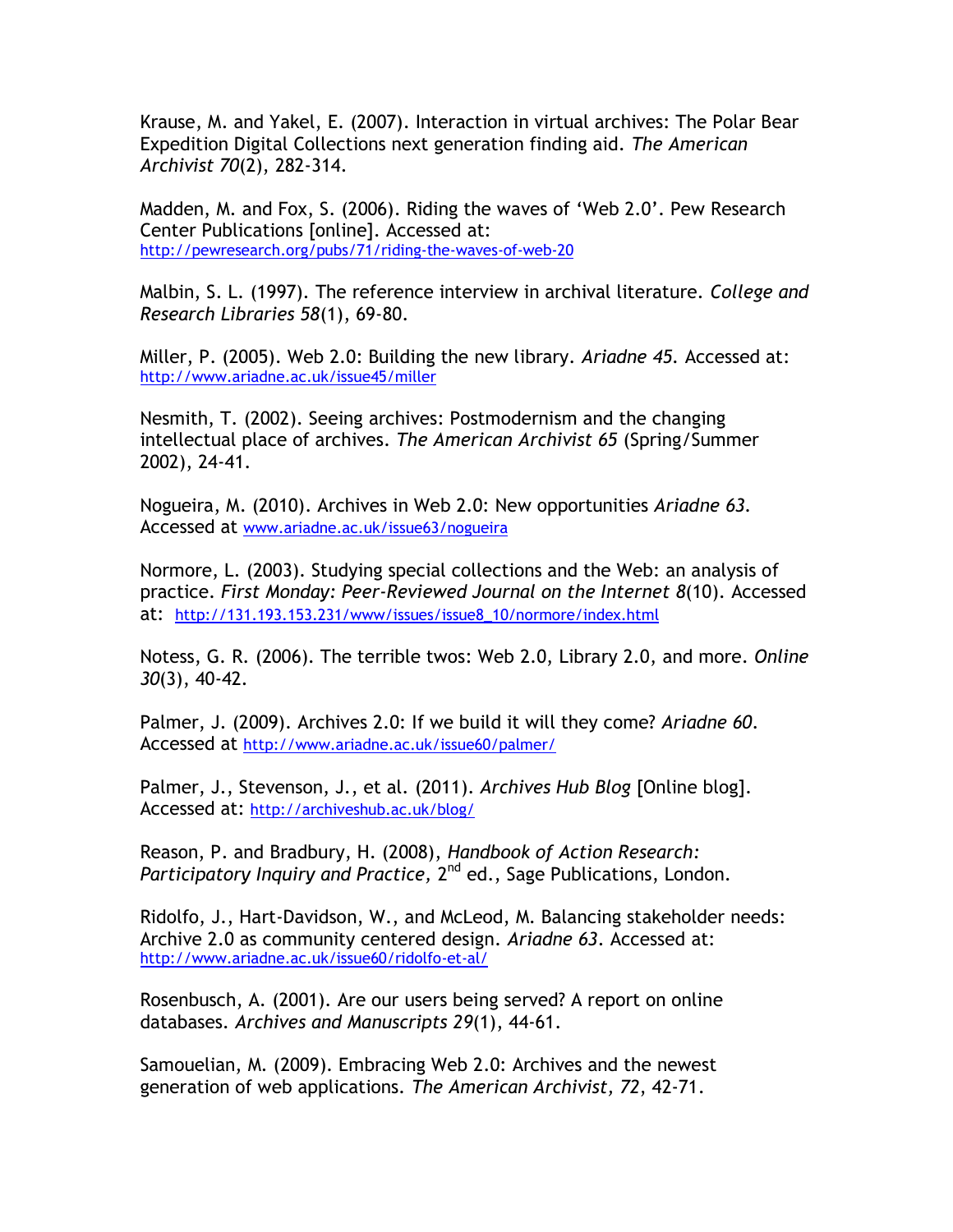Schaffner, J. (2009). The metadata *is* the interface: Better description for better discovery of archives and special collections, synthesized from user studies. Report produced by OCLC Research. Accessed at: <http://www.oclc.org/programs/publications/reports/2009-06.pdf>

Schneiderman, B. and Plaisant, C. (2004). Designing the user Interface: Strategies for Effective Human-Computer Interaction. 4<sup>th</sup> ed. (Boston: Addison Wesley).

Shilton, K. and Srinivasan, R. (2007). Participatory appraisal and arrangement for multicultural archival collections. *Archivaria 63*, pp. 87-101.

Somekh, B. (2006), *Action Research: A Methodology for Change and Development*, Open University Press, Maidenhead.

Stevenson, J. (2008). ‗What happens if I click this?': Experiences of the Archives Hub. *Ariadne 57* <http://www.ariadne.ac.uk/issue60/stevenson/>

Tapscott, D. and Williams, A. D. (2007). *Wikinomics: How Mass Collaboration Changes Everything* (New York: Penguin).

Theimer, K. (2011). *ArchivesNext* [Online blog]. Accessed at: <http://www.archivesnext.com/>

Umbach, J. M. 2006. Web 2.0 - the New Commons. Feliciter, 52(5), p.192

Yakel, E. (2000). Thinking inside and outside the boxes: Archival reference services at the turn of the century. *Archivaria 49* (Spring), 140-160.

Yakel, E. (2006). Inviting the user into the virtual archives. *OCLC Systems & Services: International digital library perspectives 22*(3), 159-163.

Yakel, E., Shaw, S., and Reynolds, P. (2007). Creating the next generation of archival finding aids. *D-Lib Magazine13*(5-6). Accessed at: <http://www.dlib.org/dlib/may07/yakel/05yakel.html>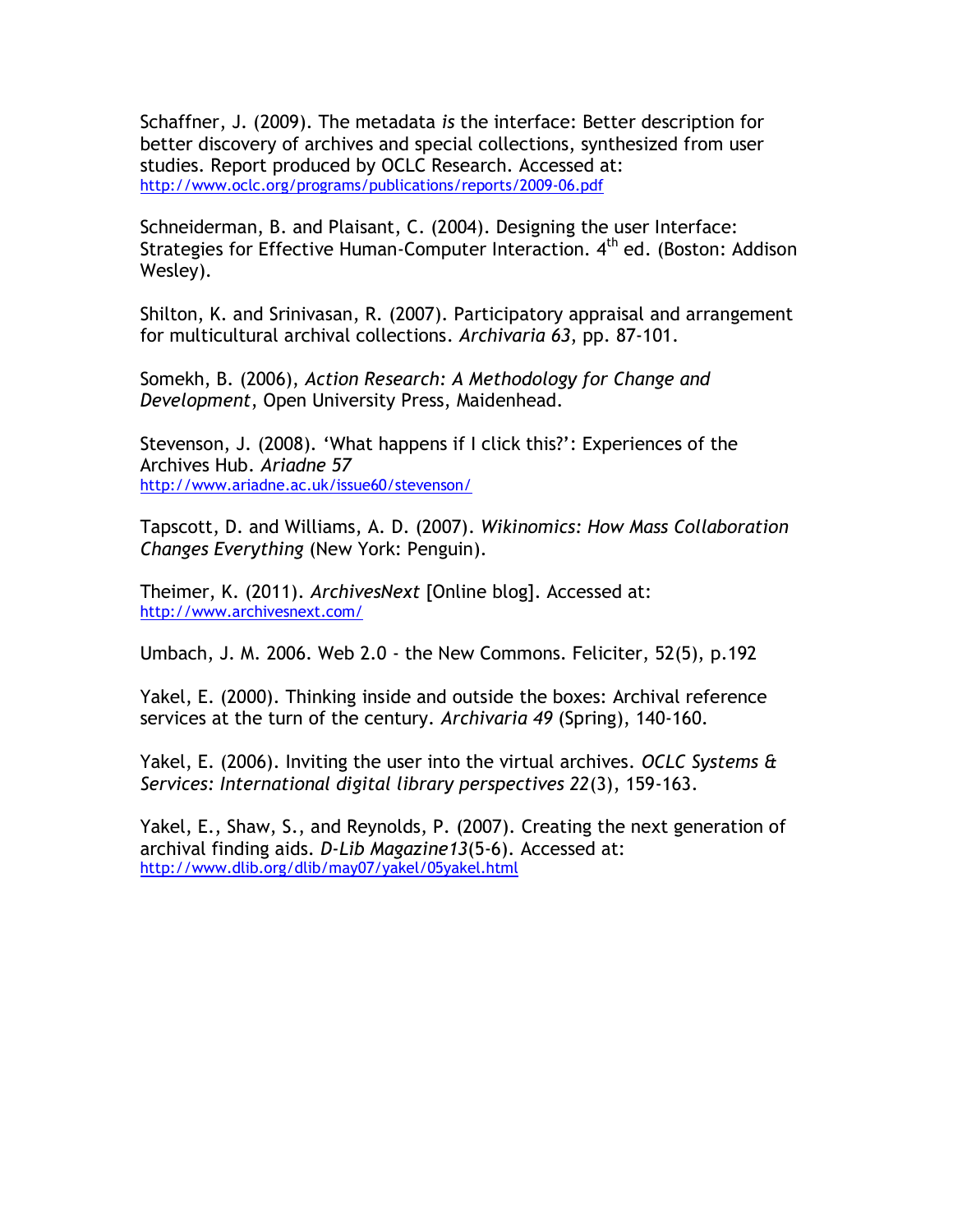## **Appendix 1: Ex Libris Prototype Website**

The experimental Archives 2.0 website constructed for this project can be viewed at the following URL:<http://exlibris.iceberg5.net/>

A screen grab of the home page is presented below.

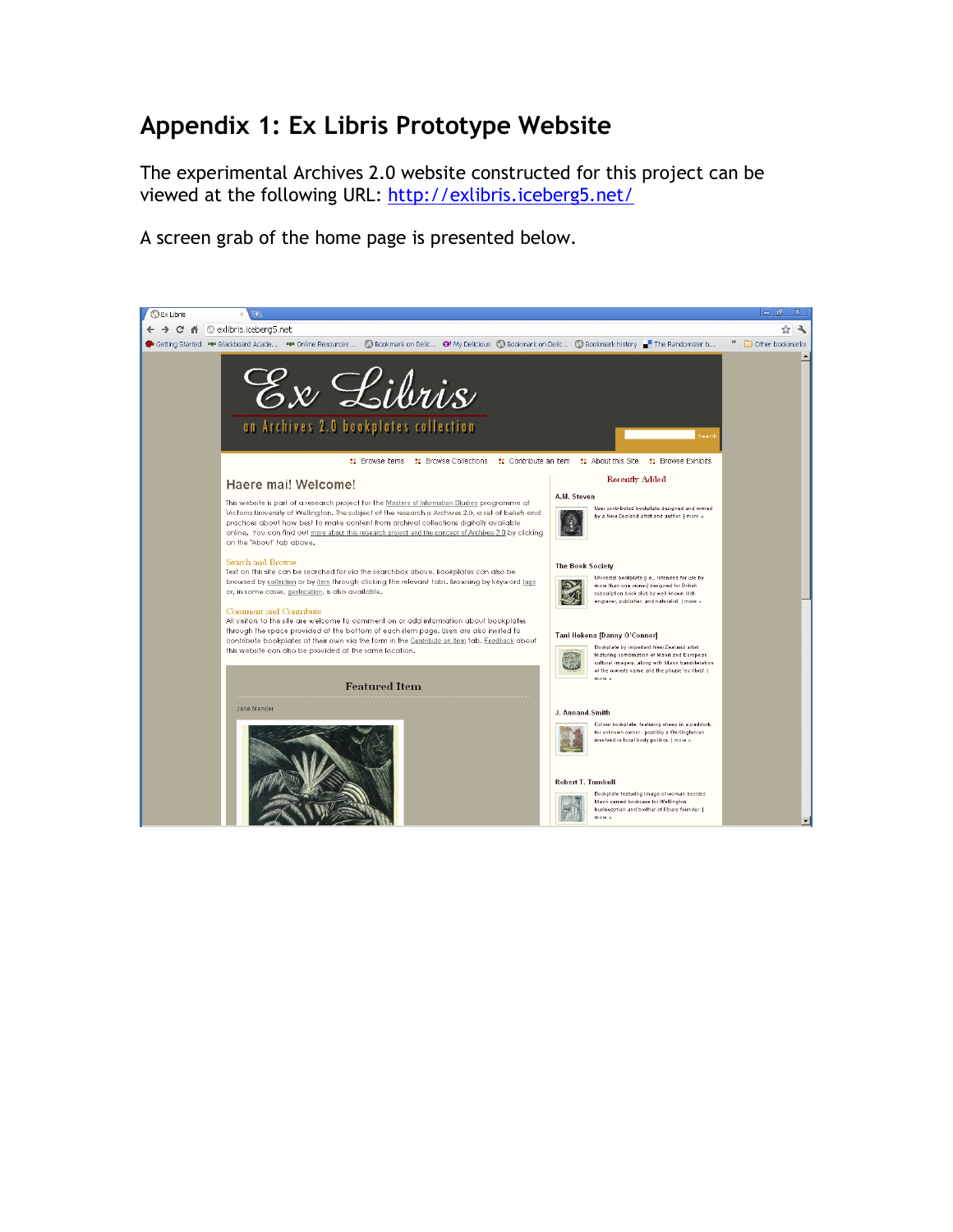## **Appendix 2: Participant Information Sheet**



#### **Participant Information Sheet for a Study on Archives 2.0**

**Researcher:** Reid Perkins: School of Information Management, Victoria University of Wellington.

I am a Masters student in Information Studies at Victoria University of Wellington (VUW). As a requisite part of my degree I am undertaking a research project from which a formal report will be produced. My particular project involves investigating attitudes towards the use of Web 2.0 interactive technology on cultural heritage digital collections websites. VUW ethical approval has been obtained for this project, as is required for all research involving human participants.

As a potential user or implementer of Web 2.0 archival collections you will be asked to view an experimental Web 2.0 website which I have constructed based on the Ex Libris collection of the J. C. Beaglehole Room at the Victoria University of Wellington Library. I will then ask you about your understandings of and responses to this website. This interview will be conducted face-to-face with voice-recording technology if possible; otherwise you may be interviewed by phone. Interviews will not exceed 45 minutes. Your response will form part of the basis for my research project. You will not be personally identified and no person other than myself or my supervisor, Dr. Gillian Oliver, will be able to read or listen to your interview as a whole. Brief quotations may be included in the final written document and research publications, but any quotations will be anonymized through the use of pseudonyms. You can withdraw your consent from the project at any time up to 25 October 2011, when data analysis is scheduled to commence.

A summary of my findings from this research will be emailed to all participants. The final written report will be submitted for marking to the School of Information Management and deposited in the University Library. All interview material will be destroyed 2 years after the conclusion of the project.

If you have any questions or would like to receive further information about the project, please contact me at [perkingeor@myvuw.ac.nz,](mailto:perkingeor@myvuw.ac.nz) phone (04) 9021130, or my supervisor, Dr. Gillian Oliver, at the School of Information Management at Victoria University, P O Box 600, Wellington, phone (04) 463 7437.

Reid Perkins